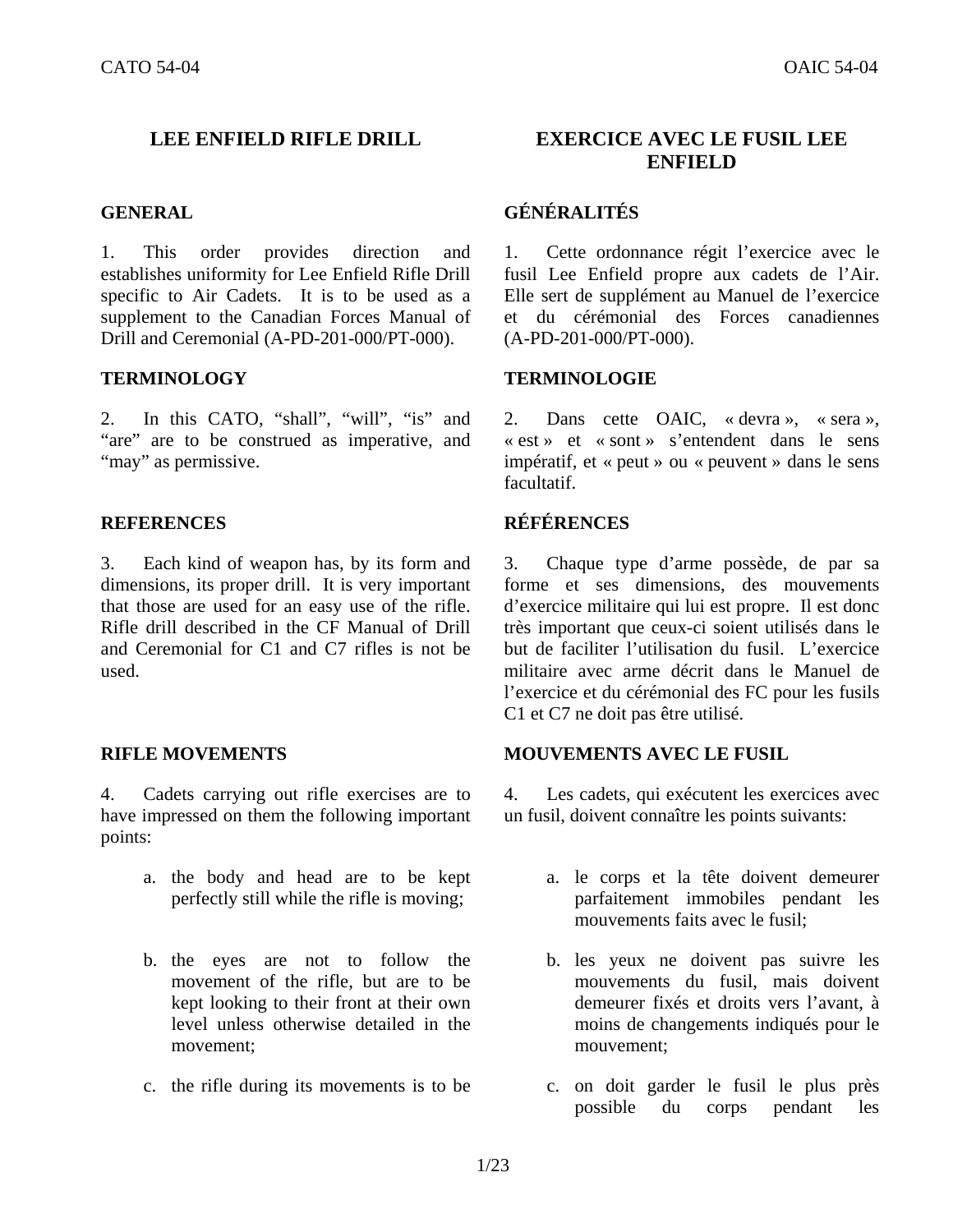kept as close to the body as possible; mouvements;

- d. the rifle is always to be moved as quickly as possible unless otherwise detailed in the movement, and in those exercises which consist of several movements, a standard pause shall be observed between them;
- e. the fingers, except where stated otherwise, are to be kept close together; and
- f. the disengaged hand is brought to the rifle by the shortest route and as quickly as possible; and the same principle applies when returning the disengaged hand to the position of attention.

5. There are two methods of grasping the rifle for the movements outlined in this chapter:

- a. **Full Round Grasp**. The specified part of the rifle is held with a tight grip, thumb on one side, fingers together and grasping as much of the weapon as possible around the opposite side; and
- b. **Y-Grip**. The specified part is held with the thumb on one side, fingers together and straight on the opposite side. If fingers are to be pointed in a certain direction, it shall be stated in the movement.

6. To assume the position of attention (order arms), squad members shall:

- d. on doit toujours exécuter les mouvements avec le fusil le plus rapidement possible, à moins de changements indiqués pour le mouvement; dans ces exercices à plusieurs mouvements, une pause réglementaire doit être faite entre chaque mouvement;
- e. les doigts sont gardés bien ensemble, à moins d'indications contraires; et
- f. on amène la main libre au fusil par le plus court chemin et le plus rapidement possible; le même principe s'applique en ramenant la main à la position du garde-à-vous.

5. Il y a deux façons de saisir le fusil pour exécuter les mouvements décrits dans le présent chapitre:

- a. **Prise complète**. La partie désignée du fusil est tenue à l'aide d'une prise serrée, le pouce sur un côté, les doigts sont ensemble et tiennent la plus grande portion possible de l'autre côté de l'arme; et
- b. **Prise jumelée**. La partie désignée est tenue par le pouce d'un côté, les doigts sont ensemble et bien droits sur le côté opposé. On indiquera, pour le mouvement, si les doigts doivent être pointés dans une certaine direction.

## **ATTENTION GARDE-À-VOUS**

6. Pour observer la position, au garde-à-vous (au pied, armes), les membres de l'escouade devront:

a. grasp the rifle with the right hand in the a. saisir le fusil avec la main droite par une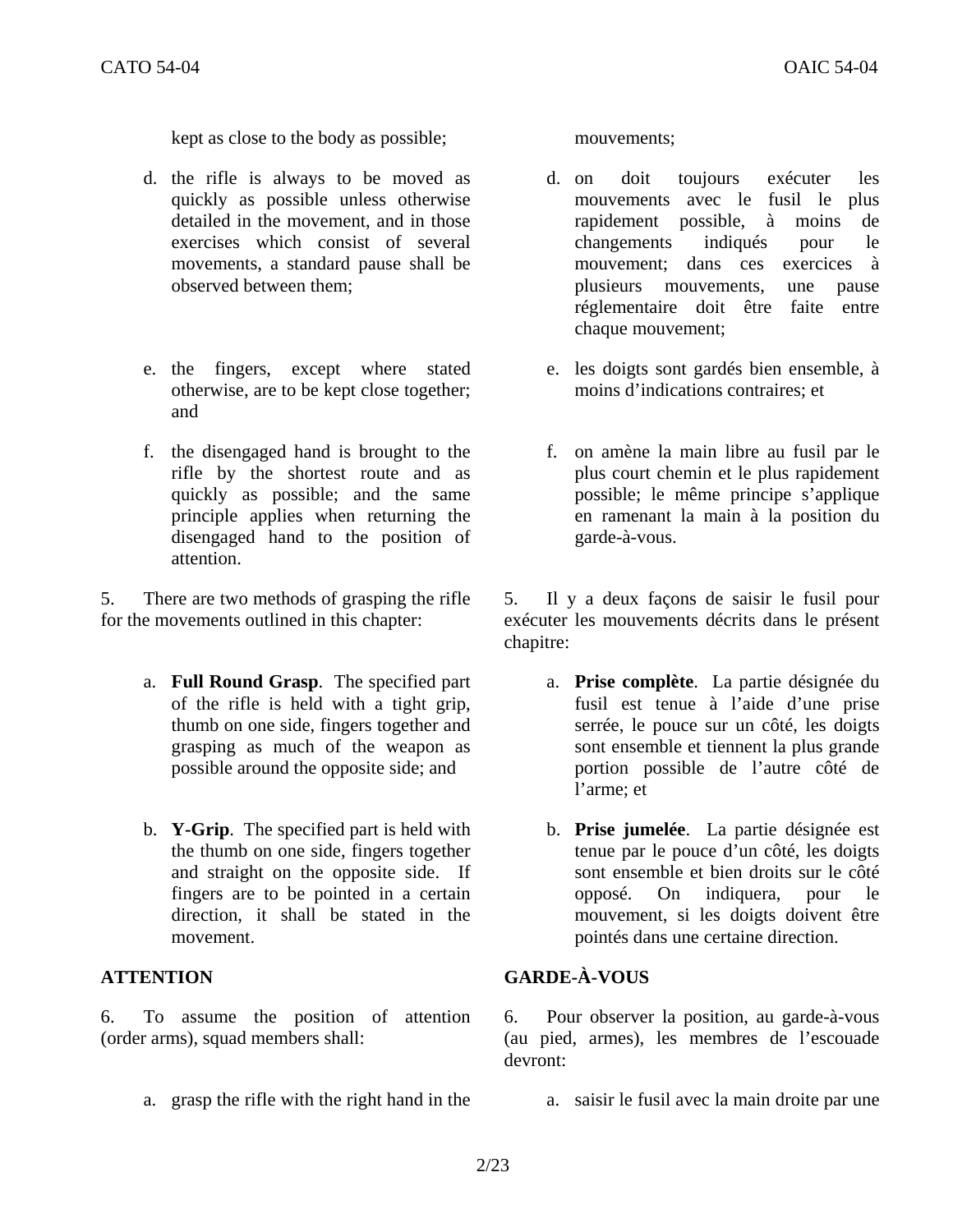Y-grip, just below the lower band, fingers extended straight down the right side of the rifle with the thumb on the left side touching the seam of the trousers. The position of the right hand will not vary with the height of the individual, but the position of the right elbow will be either bent or straight. If the elbow is bent it will be held close to the body and to the rear;

- b. place the butt flat on the ground with the rifle touching the boot, toe of the butt in line with the small toe of the right foot; and
- 

7. On the command, STAND  $AT - EASE$ , squad members shall:

- a. raise the left foot 15 cm (6 inches) and place it smartly on the ground 25 cm (10 inches) to the left; and
- b. as the left foot is placed on the ground, force the rifle directly to the front and to the full extent of the right arm, keeping the toe of the butt in contact with the ground and in line with the small toe of the right foot.

8. On the command,  $STAND$   $-$  EASY, squad members shall shift the grasp of the right hand smartly to the end of the stock, take a standard pause, and relax.

prise jumelée, juste sous la grenadière, les droits étendus directement vers le bas du côté droit du fusil, avec le pouce sur le côté gauche et touchant la couture du pantalon. La position de la main droite ne variera pas selon la grandeur de l'individu, mais le coude droit sera plus ou moins replié. Si le coude est tendu, il sera tenu près du corps et à l'arrière;

- b. placer l'extrémité de la crosse sur le sol l'arme touchant à la botte, l'orteil de la crosse en ligne avec le petit orteil du pied droit; et
- c. keep the magazine to the front. c. garder le chargeur vers l'avant.

## **STAND AT EASE FROM ATTENTION DE LA POSITION DU GARDE-À-VOUS À LA POSITION « EN PLACE REPOS »**

7. Au commandement, EN PLACE RE — POS, les membres de l'escouade devront:

- a. lever le pied gauche de 15 cm (6 pouces) et le déposer fermement au sol à 25 cm (10 pouces) sur la gauche; et
- b. au moment de placer le pied gauche sur le sol, amener l'arme directement à l'avant et à la pleine extension du bras droit, garder la pointe de la crosse en contact avec le sol et en ligne avec le petit orteil du pied droit.

## **STAND EASY FROM STAND AT EASE DE LA POSITION « EN PLACE REPOS » À LA POSITION « REPOS »**

8. Au commandement, RE - POS, les membres de l'escouade devront changer rapidement la prise de la main droite vers l'extrémité du fût, faire une pause réglementaire et se détendre.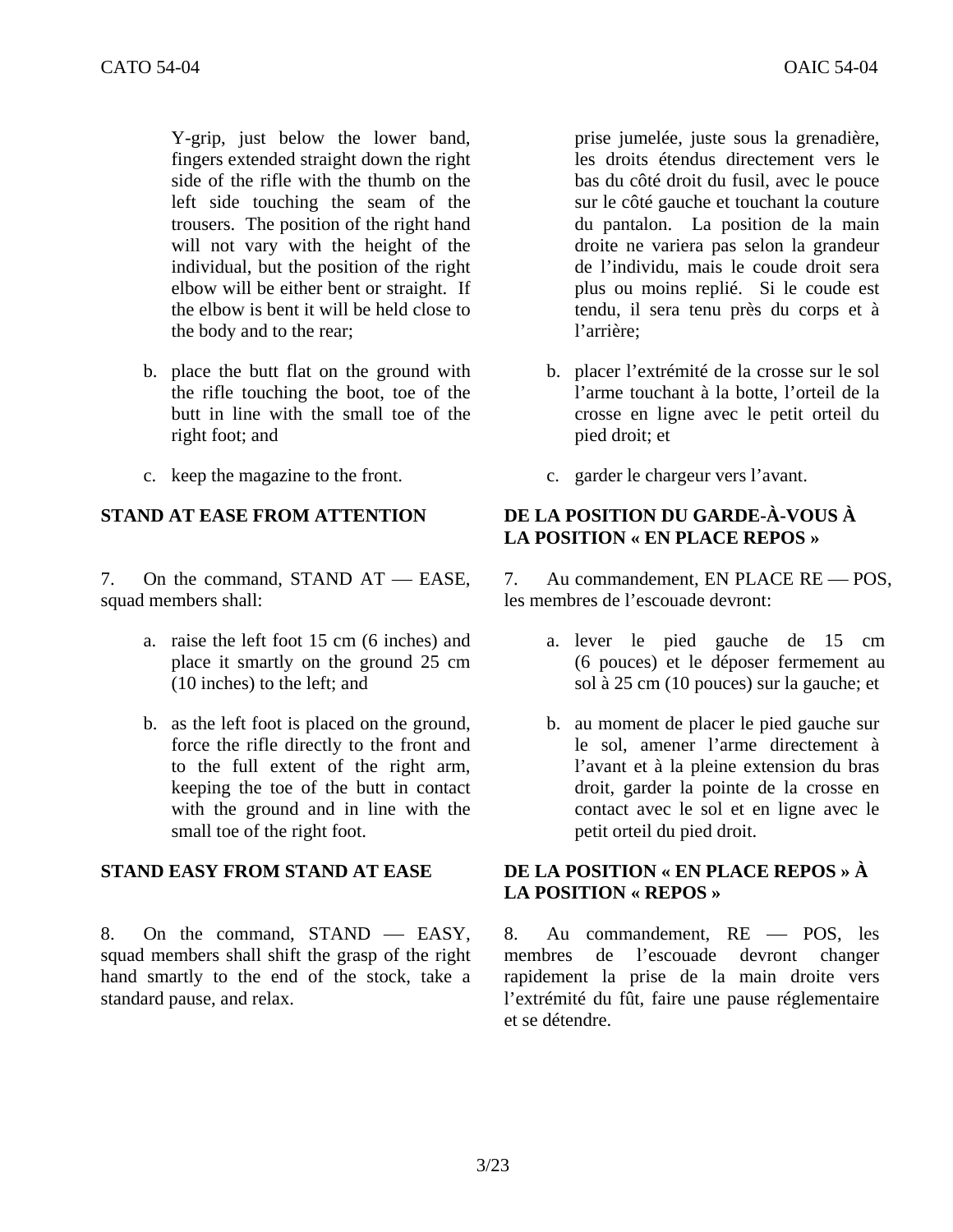9. On the next cautionary order, squad members will immediately assume the position of STAND AT EASE.

## **STAND AT EASE FROM STAND EASY DE LA POSITION « REPOS » À LA**

10. On the command, SQUAD, the squad shall assume the position of stand at ease.

11. On the command, ATTEN — TION, squad members shall:

- a. raise the left foot 15 cm (6 inches) and place it beside the right as in the position of attention; and
- b. as the left foot is placed on the ground, return the muzzle of the rifle to the right side of the body.

12. The short trail is used when marching the squad short distances or during dressing when squad members are required to move.

13. Although the short trail arms shall be given before marching with arms at the order, if members are directed to close to the right or left, or to take any number of paces forward or back, or to form two ranks, they are to assume the short trail arms on the first movement and resume order arms on the last.

9. Au prochain commandement d'avertissement, les membres de l'escouade se placeront immédiatement en position EN PLACE REPOS.

# **POSITION « EN PLACE REPOS »**

10. Au commandement, ESCOUADE, les membres de l'escouade doivent adopter la position en place repos.

## **ATTENTION FROM STAND AT EASE DE LA POSITION « EN PLACE REPOS » À LA POSITION « GARDE-À-VOUS »**

11. Au commandement,  $GARDE-\hat{A}$  — VOUS, les membres de l'escouade devront:

- a. lever le pied gauche de 15 cm (6 pouces) et le placer près du pied droit, comme dans la position au garde-à-vous; et
- b. au moment de placer le pied gauche sur le sol, ramener la bouche du canon du côté droit du corps.

## **SHORT TRAIL FROM THE ORDER DE LA POSITION « AU PIED ARMES » À LA POSITION « ARMES À LA HANCHE »**

12. La position d'arme à la hanche est utilisée lorsque les membres d'une escouade se déplacent sur une courte distance ou lorsqu'ils s'alignent.

13. Bien que l'on doive donner le commandement de porter l'arme à la hanche avant de donner le commandement de marche, si les membres de l'escouade sont commandés d'exécuté des pas vers la droite ou la gauche, ou vert l'avant ou l'arrière, ou de former deux rangs, ils devront porter l'arme à la hanche au premier mouvement et terminer avec la position Au pied, armes.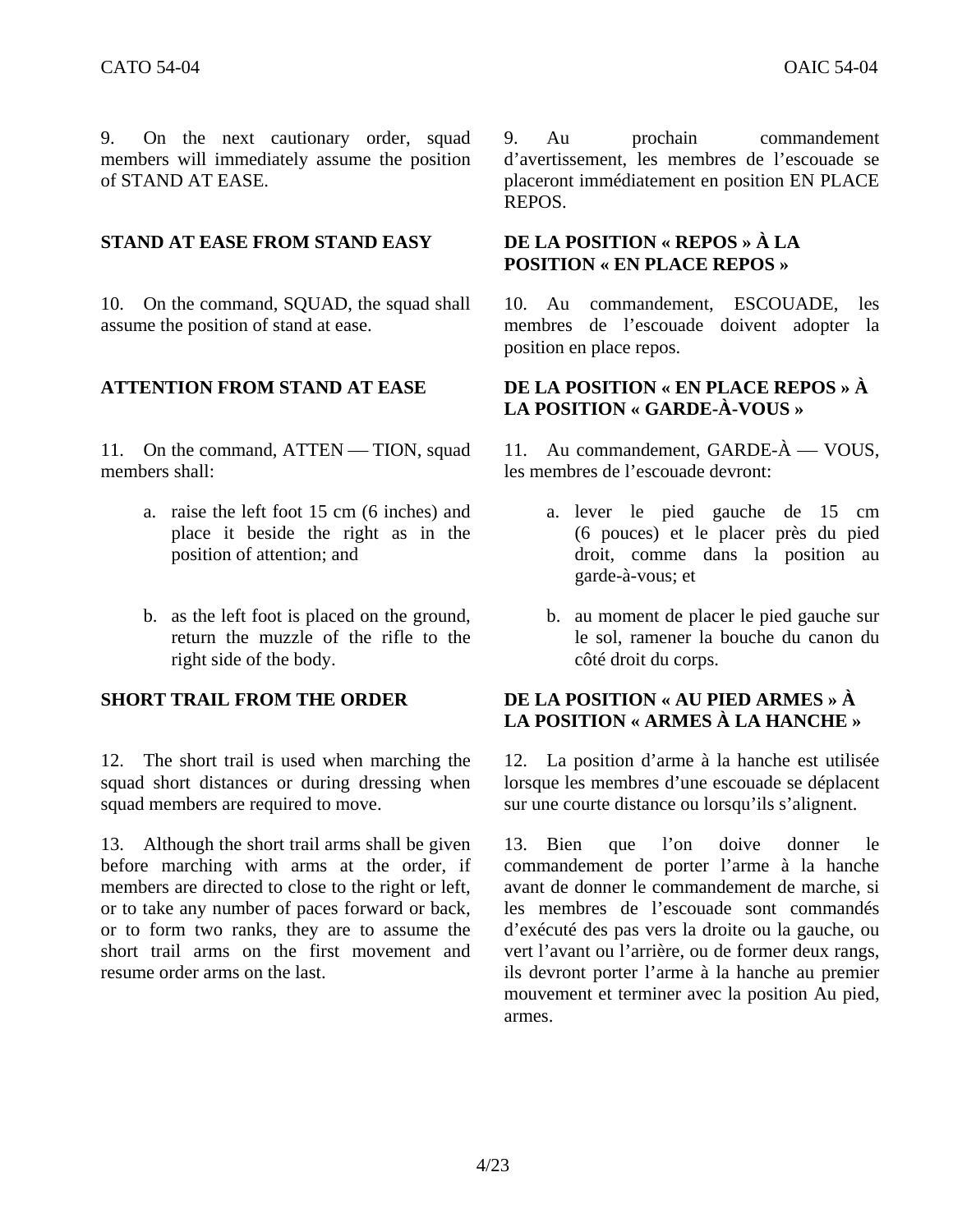14. On the command, SHORT TRAIL ARMS, given only when the squad is in the position of attention, squad members shall:

- a. bend the right arm and raise the butt of the rifle 2.5 cm (1 inch) from the ground; and
- b. keep the rifle vertical and close to the body.

15. On the command, AT THE SHORT TRAIL, QUICK—MARCH, simultaneously with the detail in paragraph 14 above, step off with the left foot.

16. On the command, SQUAD—HALT, the squad shall halt as ordered and, as the right knee is straightened, lower the rifle to the attention position.

17. When a squad is at the order arms position and the command, QUICK—MARCH, is given, the squad shall automatically adopt the short trail position as they step off with the left foot.

## **GROUND ARMS AU SOL ARMES**

18. The GROUND ARMS is used when it is necessary to move the squad without arms. GROUND ARMS is only ordered when a squad is at the open order. Care must be given not to kick or step on arms when they are grounded.

19. On the command, GROUND ARMS BY NUMBERS, SQUAD — ONE, squad members shall:

> a. take a half pace forward with the left foot and by bending the knees, adopt a

14. Au commandement, ARMES À LA HANCHE, donné seulement lorsque l'escouade est au garde-à-vous, les membres de l'escouade doivent:

- a. fléchir le bras droit et soulever la crosse du fusil à 2,5 cm (1 pouce) du sol; et
- b. laisser le fusil à la position verticale et près du corps.

15. Au commandement, ARMES À LA HANCHE, PAS CADENCÉ—MARCHE, les membres de l'escouade doivent exécuter les mouvements décrits au paragraphe 14 ci-dessus et, en même temps, commencer à marcher en partant du pied gauche.

16. Au commandement, ESCOUADE HALTE, les membres de l'escouade exécutent le mouvement demandé en s'arrêtant et, au moment de redescendre la jambe droite, ils abaissent le fusil comme à la position du garde-à-vous.

17. Lorsque l'escouade est à la position au pied armes et que le commandement PAS CADENCÉ — MARCHE est donné, les membres de l'escouade adoptent la position armes à la hanche dès qu'ils avancent le pied gauche.

18. Le commandement AU SOL ARMES est utilisé lorsque l'on doit déplacer l'escouade sans les armes. Le commandement AU SOL ARMES n'est dit que lorsque l'escouade est formée à rangs ouverts. On doit bien prendre soin de ne pas toucher ou de trébucher sur les armes lorsqu'elles sont au sol.

19. Au commandement, EN DÉCOMPOSANT, AU SOL ARMES, ESCOUADE - UN Les membres de l'escouade devront:

> a. faire un demi pas vers l'avant avec le pied gauche plier les genoux et prendre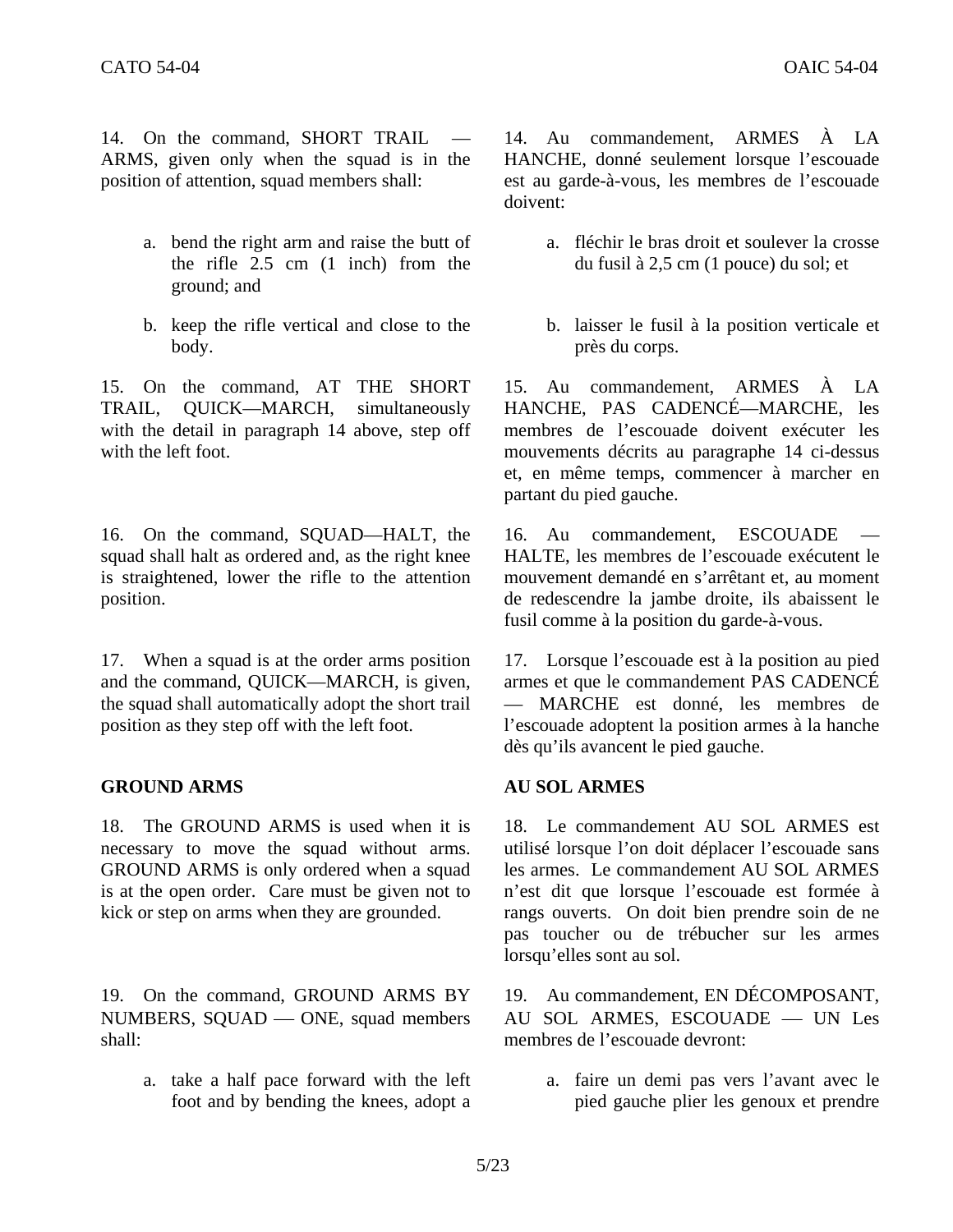- b. keeping the right arm straight, with the right hand in line with the right knee, simultaneously rotate the rifle to the right, lay it on the ground with the trigger to the right and the muzzle pointing straight to the front;
- c. keep the shoulders square to the front and look down at the muzzle; and
- d. keep the left arm straight against the body and hip.

20. On the command, SQUAD — TWO, squad members shall:

- a. release the rifle; and a. lâcher l'arme; et
- 

21. On the command,  $GROUND - ARMS$ , the two movements are combined. A standard pause shall be observed between the movements.

22. On the command, TAKE UP ARMS BY NUMBERS, SQUAD — ONE, squad members shall:

- a. take a half pace forward with the left foot and squat with the weight of the body on the right foot;
- b. look down at the muzzle and grasp the rifle at the point below the foresight with the right hand; and
- c. keep the left arm straight against the body and hip.

23. On the command SQUAD — TWO, squad members shall assume the position of attention by:

squatting position; la position accroupie;

- b. garder le bras droit tendu, avec la main droite en ligne avec le genou droit, faire une rotation de l'arme vers la droite, la déposer sur le sol en plaçant le chargeur vers la droite et la bouche du canon pointée vers l'avant;
- c. garder les épaules droites vers l'avant et regarder vers la bouche du canon; et
- d. garder le bras gauche bien droit le long du corps et de la hanche.

20. Au commandement, ESCOUADE — DEUX, les membres de l'escouade devront:

- 
- b. assume the position of attention. b. prendre la position au garde-à-vous.

21. Au commandement, AU SOL — ARMES, les deux mouvements sont exécutés. Une pause réglementaire doit être observée entre les mouvements.

## **TAKE UP ARMS RAMASSEZ ARMES**

22. Au commandement, EN DÉCOMPOSANT, RAMASSEZ ARMES, ESCOUADE - UN, les membres de l'escouade devront :

- a. faire un demi pas vers l'avant avec le pied gauche et transférer le poids du corps sur le pied droit;
- b. regarder la bouche du canon et saisir l'arme sous le guidon avec la main droite; et
- c. garder la main gauche contre le corps et la hanche.

23. Au commandement ESCOUADE — DEUX, les membres de l'escouade devront adopter la position de garde-à-vous en: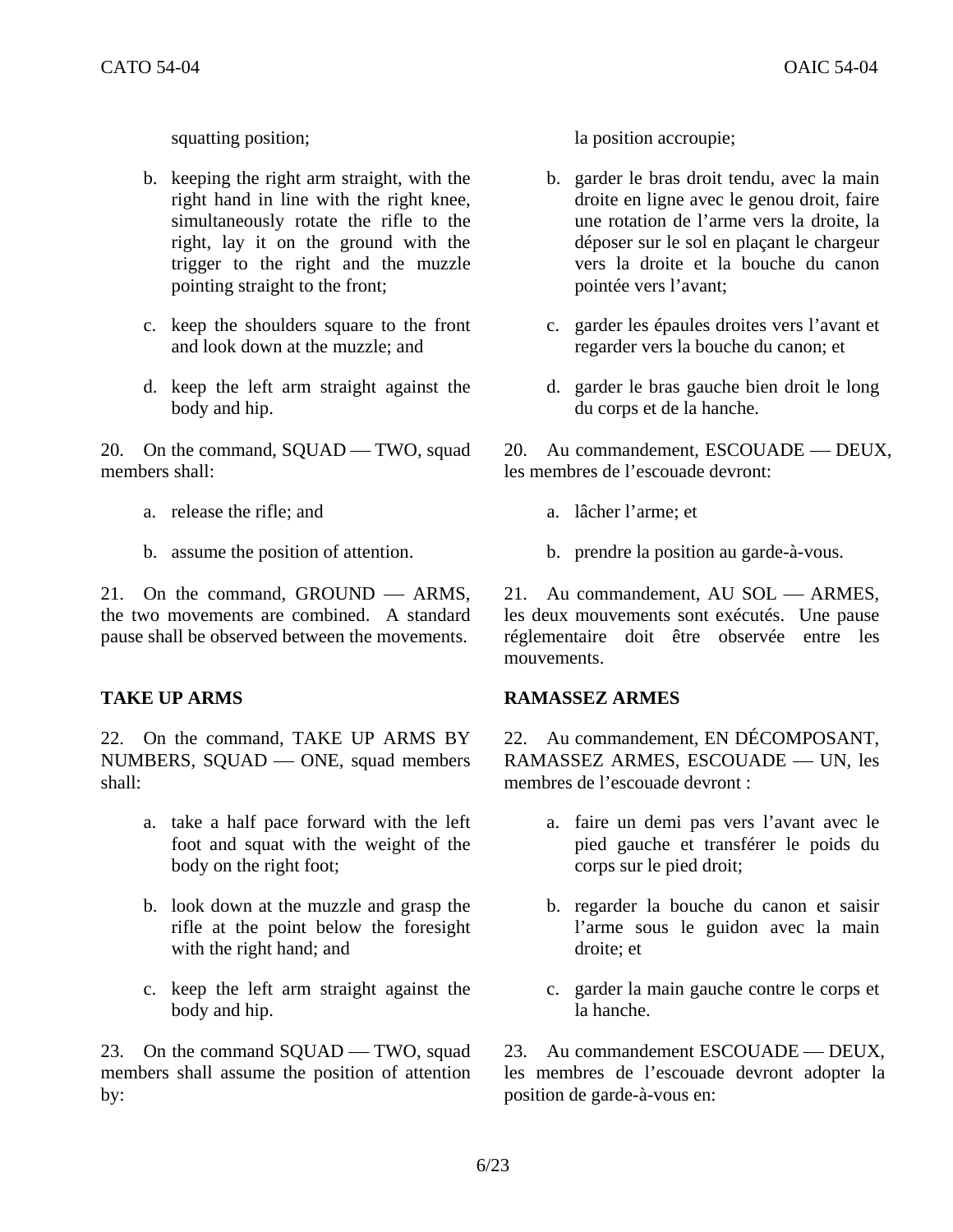- a. standing erect, bending the left knee and bringing the left foot smartly back to the right; and
- b. simultaneously, rotating the rifle to the left, bringing the underside to the front and placing the heel of the butt of the rifle flat on the ground.

24. On the command, TAKE  $UP$   $-$  ARMS, the two movements are combined. A standard pause shall be observed between the movements.

25. The SLOPE ARMS is the primarily position used when marching with the rifle. Care is to be given to ensure that all members keep the left forearm parallel to the ground and that the weapon is kept as still as possible while marching.

26. On the command, SLOPE ARMS BY NUMBERS, SOUAD — ONE, squad members shall:

- a. throw the rifle upwards with the right hand, catching it with both hands at the same time, the left hand with a full round grasp around the forestock and the right hand with a Y-grip around the small of the butt;
- b. ensure that the left forearm is parallel to the ground, close to the body;
- c. keep the right arm slightly bent, elbow to the rear and close to the body; and
- d. keep the rifle close to the body with the muzzle close to the right shoulder.
- a. se tenant droit, en pliant le genou gauche et en amenant rapidement le pied gauche vers le pied droit; et
- b. en même temps, faire une rotation de l'arme vers la gauche, amener le revers vers l'avant et en plaçant la crosse de l'arme à plat sur le sol.

24. Au commandement, RAMASSEZ ARMES, les deux mouvements sont exécutés. Une pause réglementaire devra être faite entre les mouvements.

## **SLOPE ARMS FROM THE ORDER DE LA POSITION « AU PIED ARMES » À LA POSITION « SUR L'ÉPAULE ARMES »**

25. La position SUR L'ÉPAULE ARMES est la principale position utilisée lorsque l'on marche avec une arme. On doit porter une attention particulière pour s'assurer que tous les membres gardent leurs avant-bras gauches parallèles au sol et que l'arme demeure, le plus possible, immobile lorsque l'on marche.

26. Au commandement, EN DÉCOMPOSANT, SUR L'ÉPAULE ARMES, ESCOUADE — UN, les membres de l'escouade devront:

- a. lancer le fusil vers le haut avec la main droite, l'attraper avec les deux mains en même temps, la main gauche prenant une prise complète autour du fût et la main droite en position de prise jumelée autour de la poignée de la crosse;
- b. s'assurer que l'avant-bras gauche est parallèle au sol et près du corps;
- c. garder le bras droit un peu plié, le coude vers l'arrière et près du corps; et
- d. garder le fusil près du corps avec la bouche du canon à proximité de l'épaule droite.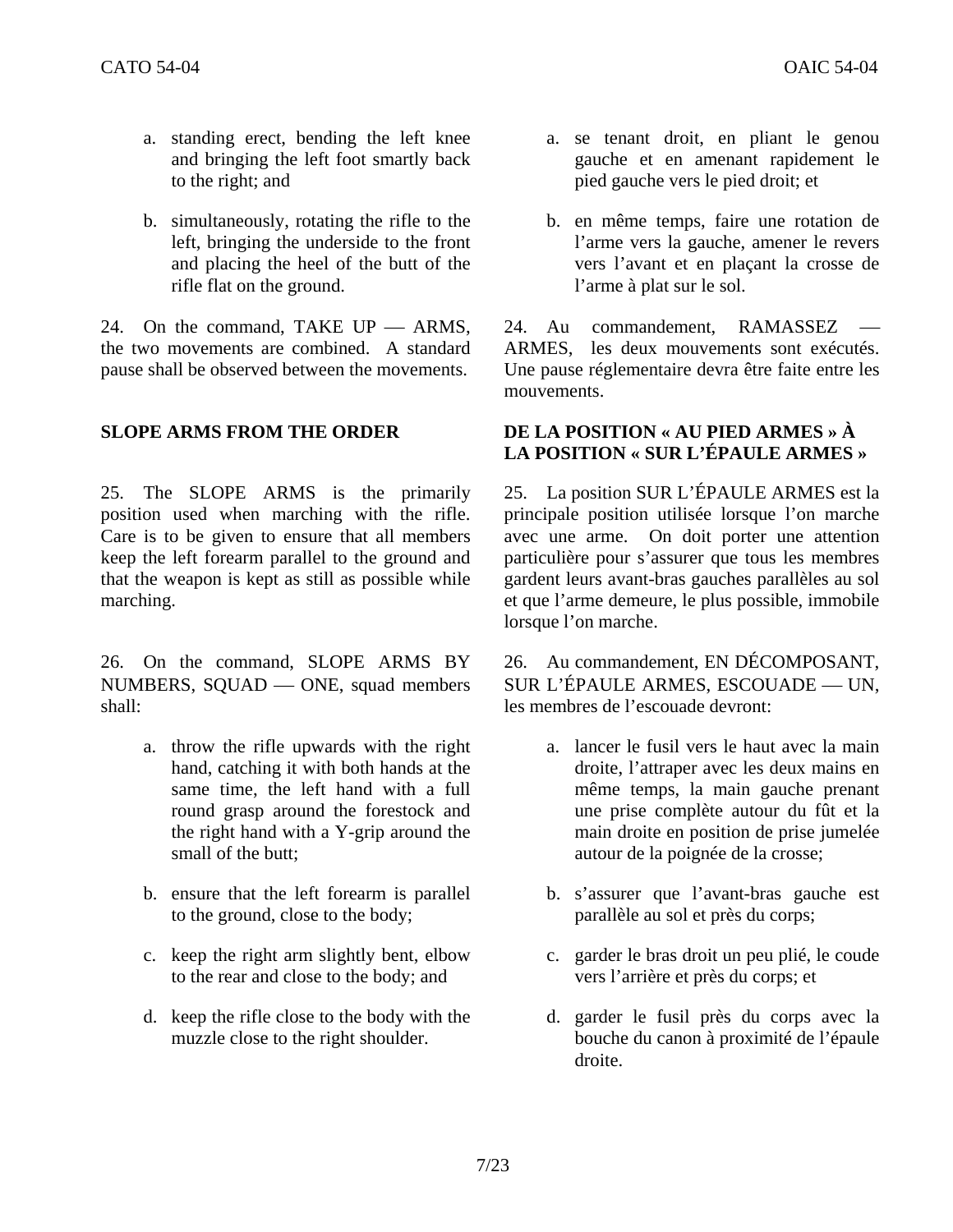27. On the command, SQUAD — TWO, squad members shall:

- a. carry the rifle across and close to the body, placing it flat on the left shoulder, the underside out and away from the body;
- b. change the grip of the right hand to a full round grasp at the small of the butt;
- c. seize the butt of the rifle with the left hand, the thumb one inch above the toe of the butt, and the fingers together and wrapped around the butt plate; and
- d. keep the left elbow close to the body, forearm parallel to the ground, and left hand in front of and in line with the centre of the left shoulder.

28. On the command, SQUAD - THREE, squad members shall cut the right arm to the side as in the position of attention.

29. On the command,  $SLOPE$   $-$  ARMS, the three movements are combined. A standard pause shall be observed between the movements.

## **ORDER ARMS FROM THE SLOPE DE LA POSITION « SUR L'ÉPAULE**

30. On the command, ORDER ARMS BY NUMBERS, SQUAD — ONE, squad members shall:

- a. bring the rifle down to a vertical position and to the full extent of the left arm, keeping the rifle close to the left side of the body; and
- b. simultaneously, bring the right arm across and close to the body and grasp

27. Au commandement, ESCOUADE — DEUX, les membres de l'escouade devront:

- a. amener le fusil devant et à proximité du corps, le placer à plat sur l'épaule gauche, le côté antérieur à l'extérieur et loin du corps;
- b. changer la prise de la main droite à une prise complète autour de la poignée de la crosse;
- c. saisir la poignée de la crosse avec la main gauche, le pouce à un pouce du bout de la crosse et les doigts ensemble et entourant la plaque de couche; et
- d. garder le coude gauche près du corps, l'avant-bras parallèle au sol, et la main gauche à l'avant et en ligne avec le centre de l'épaule gauche.

28. Au commandement, ESCOUADE — TROIS, les membres de l'escouade devront ramener le bras droit sur le côté comme dans la position de garde-àvous.

29. Au commandement, SUR L'ÉPAULE  $-$ ARMES, les trois mouvements sont exécutés. Une pause réglementaire devrait être faite entre les mouvements.

## **ARMES » À LA POSITION « AU PIED ARMES »**

30. Au commandement, EN DÉCOMPOSANT, AU PIED ARMES, ESCOUADE - UN, les membres de l'escouade devront:

- a. amener le fusil vers le bas, en position verticale et à une pleine extension du bras gauche, garder le fusil près du côté gauche du corps; et
- b. en même temps, amener le bras droit en travers et près du corps et saisir le fusil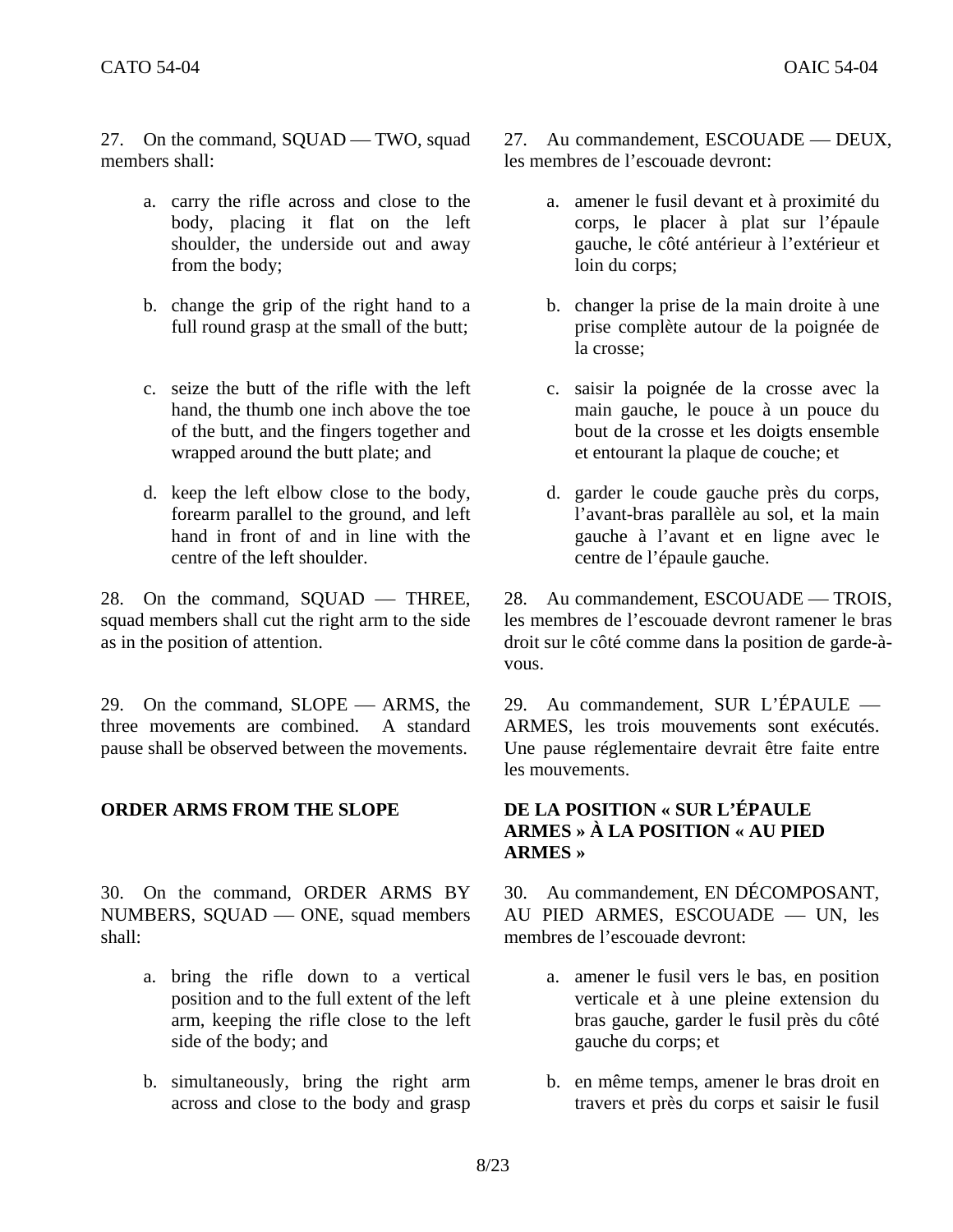the rifle at the forestock with a full round grasp.

31. On the command, SQUAD — TWO, squad members shall:

- a. use the right arm to force the rifle down and to the right side of the body as in the position of the order, rotating the weapon so that the underside faces to the front;
- b. simultaneously, change the position of the left hand so that it cuts across the body and holds the rifle at the muzzle with a full round grasp, back of the hand facing to the front; and
- c. allow the right hand to slide upwards on the forestock so that it meets the left hand at the point below the front sight with a full round grasp.

 $32.$  On the command, SQUAD — THREE, squad members shall cut the left hand to the side as in the position of the order.

33. On the command, ORDER — ARMS, the three movements are combined. A standard pause shall be observed between the movements.

## **PRESENT ARMS FROM THE SLOPE DE LA POSITION « SUR L'ÉPAULE**

34. On the command, PRESENT ARMS BY NUMBERS, SQUAD - ONE, squad members shall cut the right hand across the body and seize the weapon at the small of the butt with a full round grasp, back of the hand facing the front.

35. On the command, SQUAD — TWO, squad members shall:

par le fût avec une prise complète.

31. Au commandement, ESCOUADE — DEUX, les membres de l'escouade devront:

- a. utiliser la main droite pour porter le fusil vers le bas et sur le côté droit du corps dans la position Au pied, armes, en faisant une rotation de l'arme pour que le revers soit placé vers l'avant;
- b. en même temps, changer la position de la main gauche pour passer en travers de l'avant du corps et tenir le fusil par la bouche du canon avec une prise complète, le revers de la main vers l'avant; et
- c. permettre à la main droite de remonter le fût pour rejoindre la main gauche juste sous le guidon avec une prise complète.

32. Au commandement, ESCOUADE — TROIS, les membres de l'escouade doivent porter la main gauche sur le côté comme dans la position au pied.

33. Au commandement, AU PIED — ARMES, les trois mouvements sont exécutés. Une pause réglementaire devra être faite entre les mouvements.

## **ARMES » À LA POSITION « PRÉSENTEZ ARMES »**

34. Au commandement, EN DÉCOMPOSANT, PRÉSENTEZ ARMES, ESCOUADE — UN, les membres de l'escouade devront porter la main droite en travers de l'avant du corps et saisir l'arme par la poignée de la crosse avec une prise complète, le revers de la main vers l'avant.

35. Au commandement, ESCOUADE — DEUX, les membres de l'escouade devront: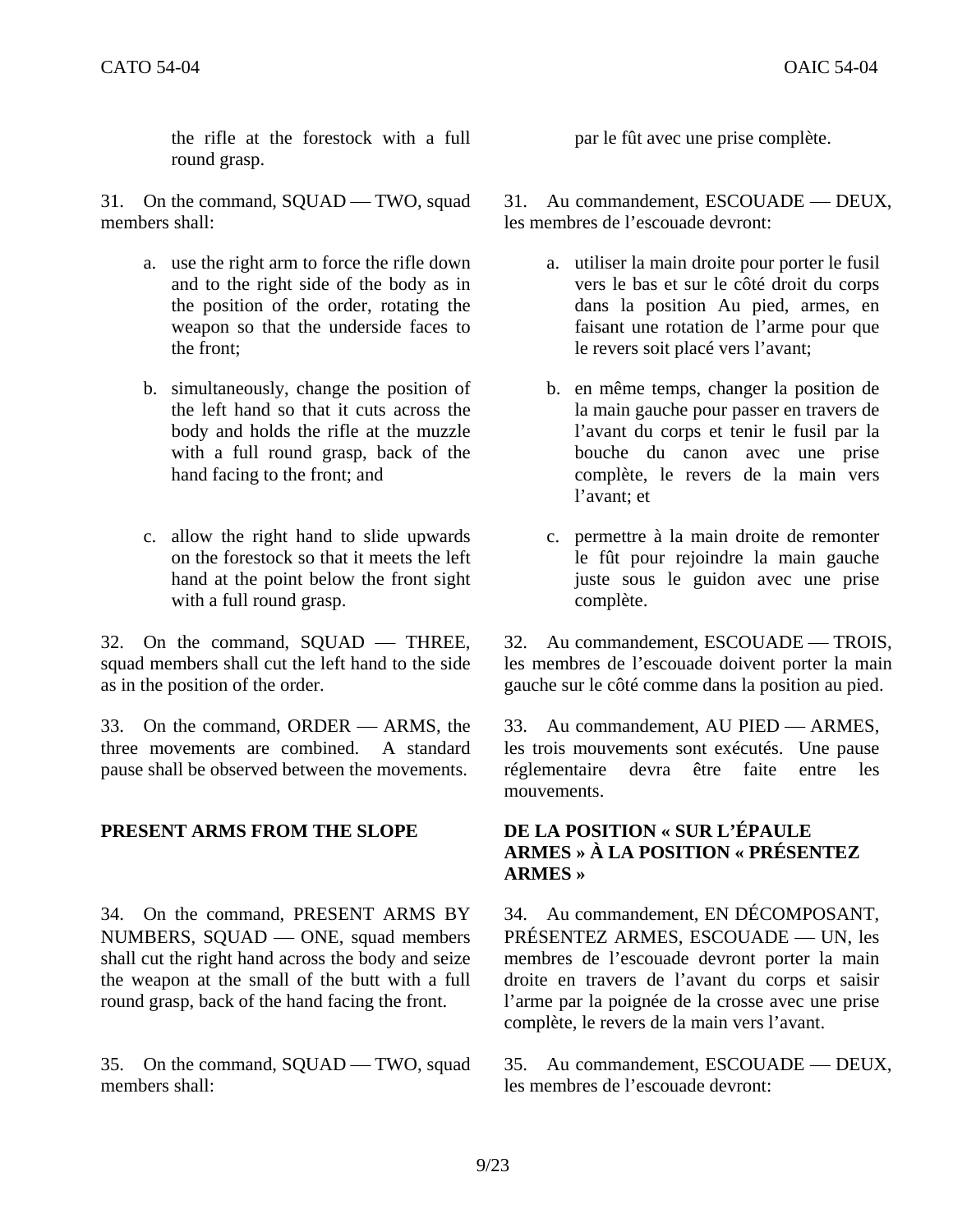- a. raise the rifle with the right hand perpendicular in front of the centre of the body, sling to the left;
- b. simultaneously, place the left hand smartly on the sling, wrist on the magazine, fingers together and pointing upwards, thumb against the forefinger, with the point of the thumb in line with the mouth; and
- c. ensure that the left elbow is close to the butt, the right elbow and butt close to the body.

 $36.$  On the command, SQUAD — THREE, squad members shall:

- a. raise the right foot 15 cm (6 inches) and place it behind the left so that the instep of the right foot is against the heel of the left, toes pointing at a 30 degree angle to the right, both legs straight;
- b. as the right foot is placed on the ground, bring the rifle down perpendicularly close in front of the centre of the body, sling to the front, holding it at the full extent of the right arm, fingers extended and slanting 45 degrees downward in a Y-grip;
- c. as the right foot is placed on the ground, grasp the forestock with the left hand in a full round grasp, thumb along the left side of the rifle pointing towards the muzzle, left forearm parallel to the ground; and
- d. support the weight of the rifle with the right hand, left forearm parallel to the ground.
- a. lever le fusil avec la main droite, perpendiculairement à l'avant et au centre du corps, la bretelle vers la gauche;
- b. placer, fermement et simultanément, la main gauche sur la bretelle, le poignet sur le magasin, les doigts rassemblés et pointés vers le haut, le pouce contre l'index, avec la pointe du pouce en ligne avec la bouche; et
- c. s'assurer que le coude gauche est près de la crosse, le coude droit et la crosse sont à proximité du corps.

36. Au commandement, ESCOUADE — TROIS, les membres de l'escouade devront:

- a. lever le pied droit de 15 cm (6 pouces) et le placer derrière le pied gauche de manière à placer l'intérieur du pied droit sur la cheville du pied gauche, les orteils sont pointés dans un angle de 30 degrés vers la droite, les deux jambes sont bien droites;
- b. au moment de placer le pied gauche sur le sol, amener le fusil perpendiculairement et près du centre du corps, la bretelle vers l'avant, le tenir en pleine extension du bras droit, les doigts sont tendus et inclinés à 45 degrés vers le bas par une prise jumelée;
- c. au moment de placer le pied droit sur le sol, saisir le fût avec la main gauche avec une prise complète, le pouce placé le long du côté gauche du fusil et pointant vers la bouche du canon, l'avant-bras gauche est parallèle au sol; et
- d. supporter le poids du fusil avec la main droite, l'avant-bras gauche parallèle au sol.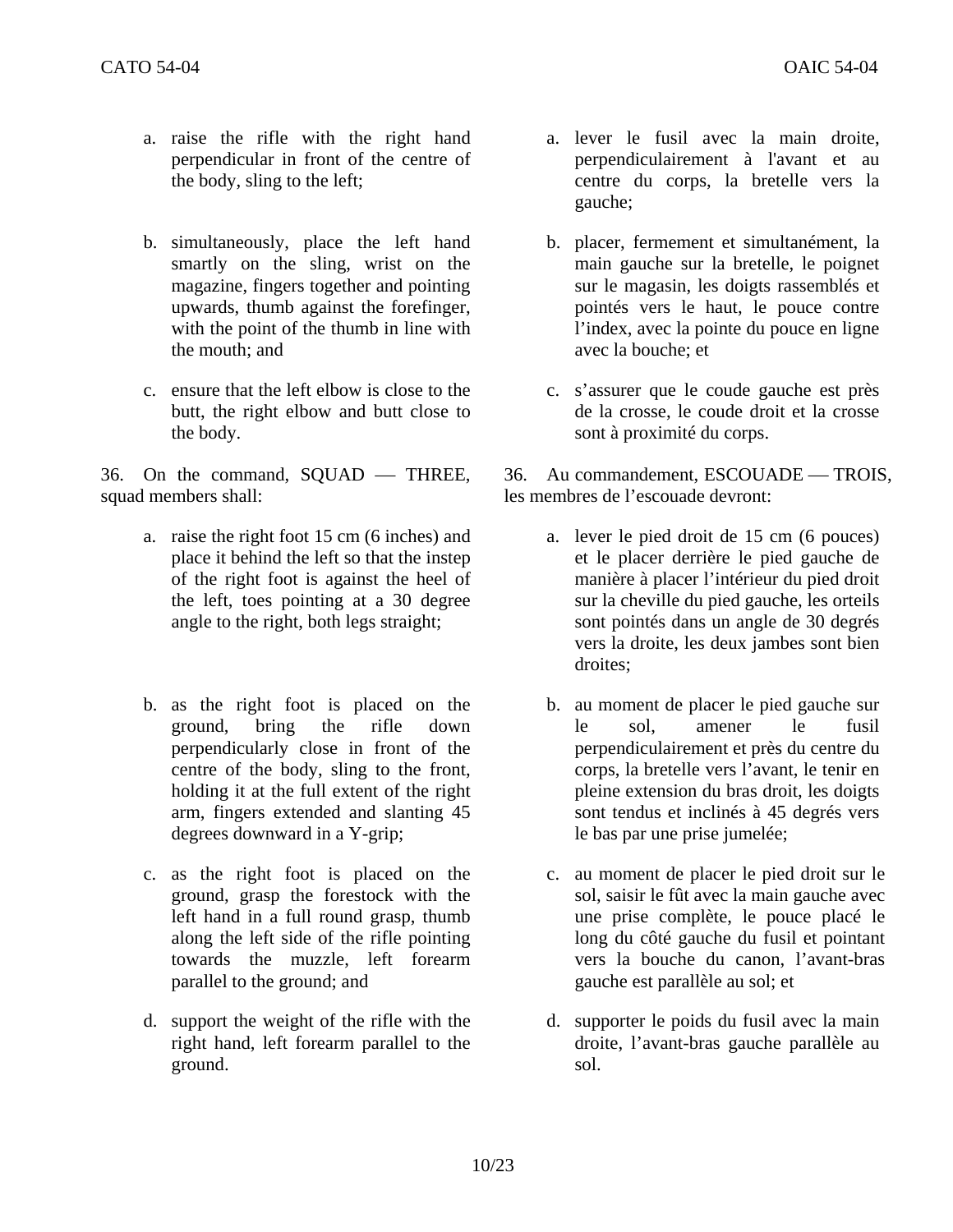37. On the command, PRESENT — ARMS, the three movements are combined. A standard pause shall be observed between the movements.

38. On the command, SLOPE ARMS BY NUMBERS, SQUAD — ONE, squad members shall:

- a. transfer the grip of the right hand so that it holds the small of the butt with a full round grasp;
- b. transfer the left hand so that it grasps the rifle as for the second movement of the slope arms from the order; and
- c. simultaneously, place the rifle on the left shoulder in the same position as in the second movement of slope arms from the order.

39. On the command, SQUAD — TWO, squad members shall:

- a. raise the right foot 15 cm (6 inches) and place it beside the left as in the position of attention; and
- b. as the right foot is placed on the ground, cut the right arm to the right side of the body, as in the position of the order.

40. On the command, SLOPE — ARMS, the two movements are combined. A standard pause shall be observed between the movements.

 $37.$  Au commandement, PRÉSENTEZ — ARMES, les trois mouvements sont exécutés. Une pause réglementaire sera faite entre les mouvements.

## **SLOPE ARMS FROM THE PRESENT DE LA POSITION « PRÉSENTEZ ARMES » À LA POSITION « SUR L'ÉPAULE ARMES »**

38. Au commandement, EN DÉCOMPOSANT, SUR L'ÉPAULE ARMES, ESCOUADE — UN, les membres de l'escouade devront:

- a. transférer la prise de la main droite pour tenir la poignée de la crosse avec une prise complète;
- b. transférer la main gauche pour tenir le fusil comme pour le deuxième mouvement de la position Présentez armes, à la position Sur l'épaule armes; et
- c. en même temps, placer le fusil sur l'épaule gauche dans la même position que le deuxième mouvement de la position Au pied armes, à la position Sur l'épaule armes.

39. Au commandement, ESCOUADE — DEUX, les membres de l'escouade devront:

- a. lever le pied droit de 15 cm (6 pouces) et le placer à côté du pied gauche comme dans la position garde-à-vous; et
- b. au moment de placer le pied droit au sol, porter le bras droit sur le côté droit du corps, comme dans la position Au pied, armes.

40. Au commandement, SUR L'ÉPAULE — ARMES, les deux mouvements sont exécutés. Une pause réglementaire devra être faite entre les mouvements.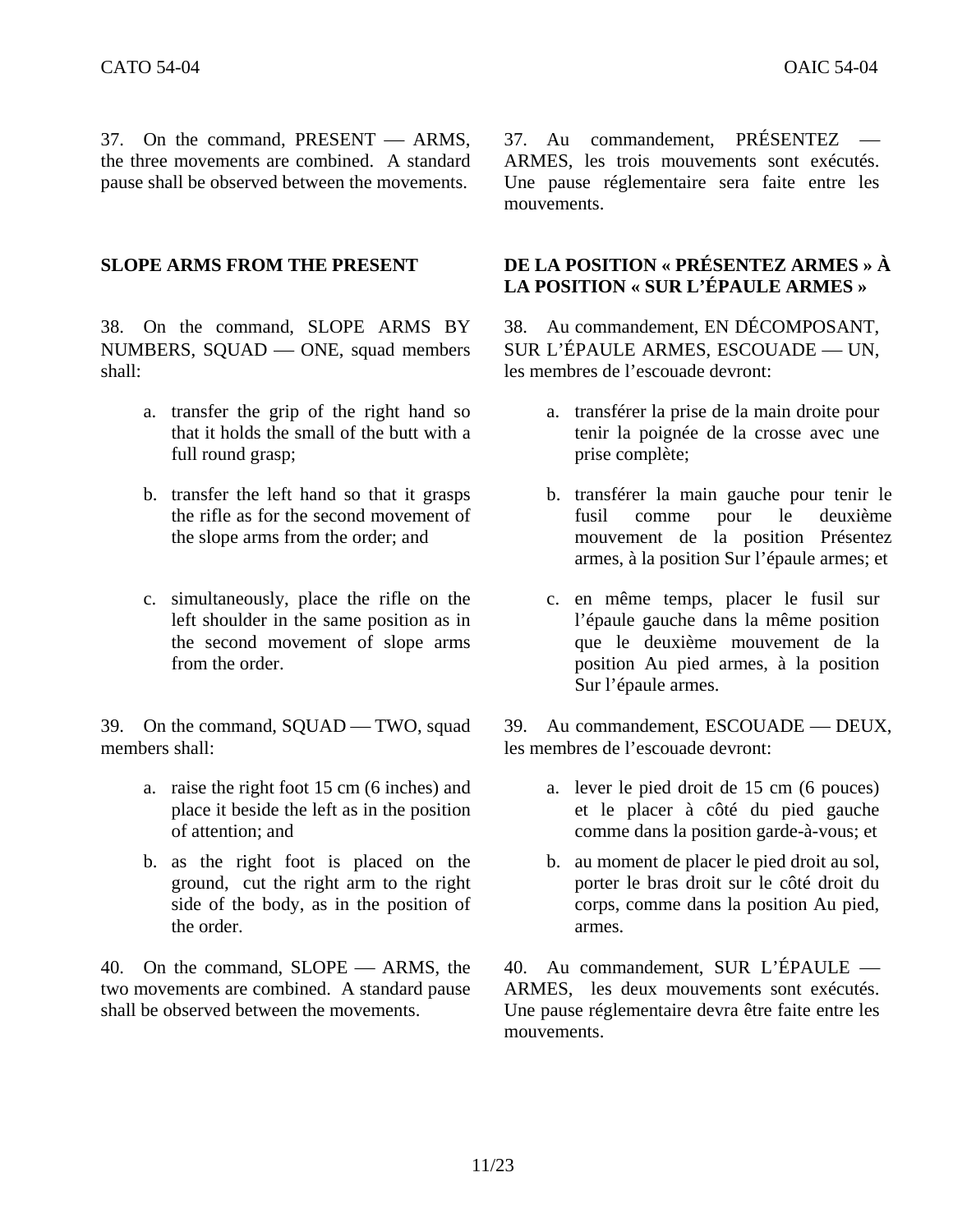## **INSPECTION OF ARMS FROM THE ORDER**

41. The primary purpose of port arms is to inspect the weapon for cleanliness, however, it is also the desired position when doubling with a rifle.

42. On the command, FOR INSPECTION, PORT ARMS BY NUMBERS, SOUAD -ONE, squad members shall:

- a. throw the weapon across the body with the muzzle leading, the magazine down and the barrel crossing opposite the point of the left shoulder;
- b. simultaneously, grab the weapon with the left hand in a full round grasp at a point just below the front sling swivel, back of the hand facing the ground;
- c. at the time the left hand meets the rifle, the right hand shall grab the rifle at the small of the butt with a full round grasp, back of the hand facing up, and the thumb in line with belt buckle; and
- d. ensure that the weapon is on a 45 degree angle pointing up and to the left, right and left elbows to the sides of the body in and arms held still in a natural position.

43. On the command, SQUAD — TWO, squad members shall bring the right hand to the safety catch and turn it forward with the thumb and index finger so that the catch points to the left.

44. On the command, SOUAD — THREE, squad members shall grasp the bolt handle with the thumb and index finger of the right hand,

## **DE LA POSITION « AU PIED ARMES » À LA POSITION « POUR L'INSPECTION, PORTEZ ARMES »**

41. Le but premier de la position Portez armes, est d'inspecter les armes pour vérifier leur propreté, toutefois, c'est aussi la position souhaitée pour marcher au pas de gymnastique avec un fusil.

42. Au commandement, EN DÉCOMPOSANT POUR L'INSPECTION, PORTEZ ARMES, ESCOUADE — UN, les membres de l'escouade devront:

- a. projeter l'arme en travers de l'avant du corps, la bouche du canon d'abord, le magasin vers le bas et canon traversant le point opposé de l'épaule gauche;
- b. en même temps, saisir l'arme avec la main gauche avec une prise complète juste sous le battant de bretelle avant, le dos de la main orienté vers le sol;
- c. au moment où la main gauche touche au fusil, la main droite saisira le fusil par la poignée de la crosse avec une prise complète, le dos de la main vers le haut, le pouce en ligne avec la boucle de ceinture; et
- d. s'assurer que l'arme pointe dans un angle de 45 degrés vers le haut et la gauche, les deux coudes appuyés sur les côtés du corps et les bras fixés dans une position naturelle.

43. Au commandement, ESCOUADE — DEUX, les membres de l'escouade devront amener la main droite vers le cran de sûreté et le tourner vers l'avant avec le pouce et l'index pour que le cran pointe vers la gauche.

44. Au commandement, ESCOUADE — TROIS, les membres de l'escouade saisiront la poignée de culasse avec le pouce et l'index de la main droite,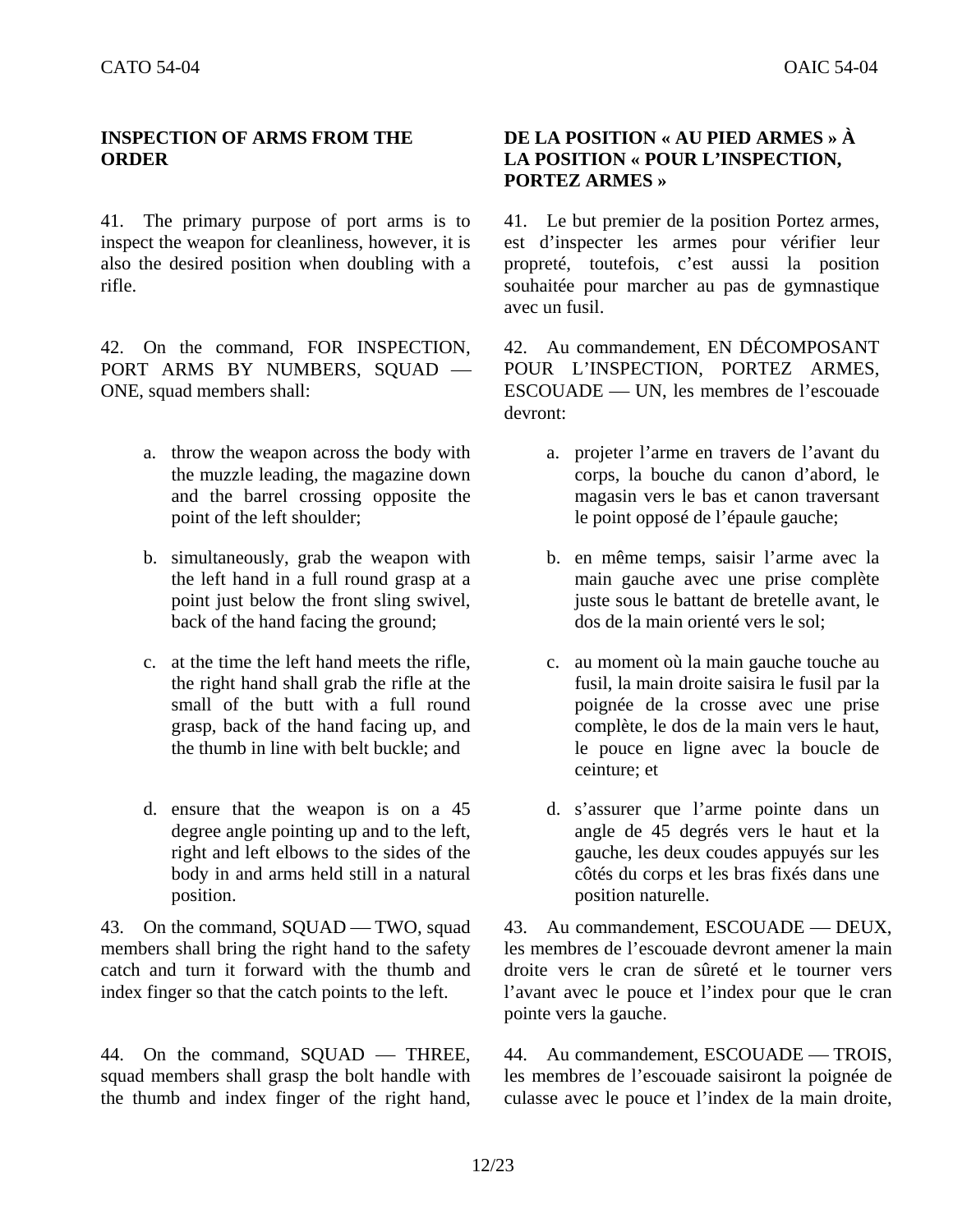turn it sharply upwards, and draw back the bolt to its full extent.

45. On the command,  $SQUAD$  — FOUR, squad members shall raise the back sight with the thumb and forefinger of the right hand.

46. On the command, SQUAD — FIVE, squad members shall grasp the small of the butt with the right hand in a full round grasp, thumb towards the body and pointing towards the muzzle on the left side of the rifle.

47. On the command, FOR INSPECTION, PORT — ARMS, the five movements are combined. A standard pause shall be observed between the movements.

48. On the command, EASE – SPRINGS, squad members shall work the bolt rapidly backwards and forwards until all cartridges are removed from the magazine and chamber. On their own time and once all cartridges are released from the rifle, squad members shall close the bolt, press the trigger, turn the safety catch to the rear, lower the back sight, and return the right hand to the small in a full round grasp, thumb towards the body.

49. If ordered to port arms for the purpose of doubling, the command is given as  $PORT$   $\longrightarrow$  ARMS, and only paragraph 46 is executed.

50. On the command, SQUAD — TWO, squad members shall:

tourneront rapidement vers le haut, et ouvriront complètement la culasse.

45. Au commandement, ESCOUADE — QUATRE, les membres de l'escouade devront hausse la hausse avec le pouce et l'index de la main droite.

46. Au commandement, ESCOUADE — CINQ, les membres de l'escouade devront saisir la poignée de la crosse avec la main droite avec une prise complète, le pouce vers le corps et pointer vers la bouche du canon sur le côté gauche du fusil.

47. Au commandement, POUR L'INSPECTION, PORTEZ — ARMES, les cinq mouvements sont exécutés. Une pause réglementaire devra être faite entre les mouvements.

48. Au commandement, RELÂCHER LA CULASSE, les membres de l'escouade devront, rapidement, faire bouger la culasse vers l'arrière et l'avant jusqu'à ce que toutes les cartouches soient enlevés du chargeur et de la chambre du fusil. Chacun à son tour et une fois les cartouches enlevées, les membres de l'escouade devront fermer la culasse, presser la détente, amener le cran de sûreté vers l'arrière, abaisser la hausse et, retourner la main droite sur la poignée de la crosse avec une prise complète, le pouce orienté vers le corps.

49. Si le commandement Portez armes est donné dans le but de faire du pas de gymnastique, le commandement est donné comme de la même façon que PORTEZ — ARMES, mais seulement le paragraphe 46 est exécuté.

## **ORDER ARMS FROM THE INSPECTION DE LA POSITION « POUR L'INSPECTION, PORTEZ ARMES » À LA POSITION « AU PIED ARMES »**

50. Au commandement, ESCOUADE — DEUX, les membres de l'escouade devront: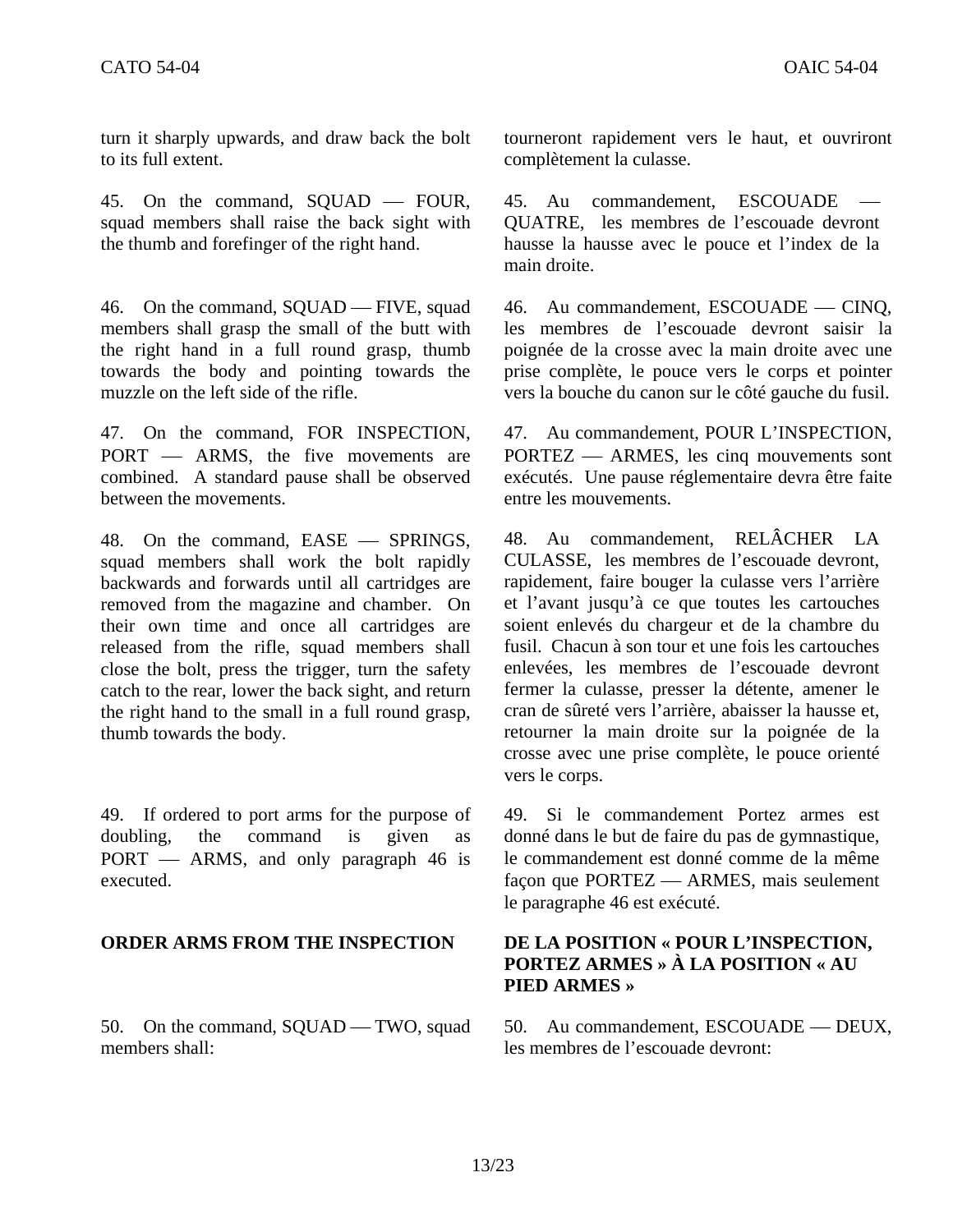- a. cut the rifle to the right hand side of the body as in the position of the order; and
- b. allow the rifle to slip through the grasp on the left hand so that the left hand meets the right on the forestock.

51. On the command,  $SQUAD$  — THREE, squad members shall cut the left arm to the left side of the body as in the position of the order.

52. On the command, ORDER — ARMS, the three movements are combined. A standard pause shall be observed between the movements.

53. If the butt plate is not in contact with the ground at the completion of the movement, squad members shall observe a standard pause before slowly lowering the rifle until it is in place beside the right foot.

## **INSPECTION OF ARMS FROM THE SLOPE**

54. On the command, FOR INSPECTION, PORT ARMS BY NUMBERS, SQUAD -ONE, squad members shall cut the right hand across the body and seize the weapon at the small of the butt with a full round grasp, back of the hand facing the front.

55. On the command, SQUAD — TWO, squad members shall force the weapon down and in front of the body and grasp the forestock with the left hand as in the port arms from the order.

- a. ramener le fusil du côté droit du corps, comme dans la position Au pied, armes; et
- b. laisser glisser le fusil de la main gauche pour que la main gauche rejoigne la main droite sur le fût.

51. Au commandement, ESCOUADE — TROIS, les membres de l'escouade devront ramener le bras gauche sur le côté gauche du corps comme dans la position, Au pied, armes.

52. Au commandement, AU PIED — ARMES, les trois mouvements sont exécutés. Une pause réglementaire devra être faite entre les mouvements.

53. Si la plaque de couche n'est pas en contact avec le sol à la fin du mouvement, les membres de l'escouade devront faire une pause réglementaire avant de redescendre lentement le fusil jusqu'à ce qu'il soit en place près du pied droit.

## **DE LA POSITION «SUR L'ÉPAULE ARMES» À LA POSITION « POUR L'INSPECTION, PORTEZ ARMES »**

54. Au commandement, EN DÉCOMPOSANT, POUR L'INSPECTION, PORTEZ ARMES, ESCOUADE — UN, les membres de l'escouade devront ramener la main droite en travers de l'avant du corps et saisir l'arme par la poignée de la crosse avec une prise complète, le revers de la main vers l'avant.

55. Au commandement, ESCOUADE — DEUX, les membres de l'escouade devront amener l'arme vers le bas et à l'avant du corps et saisir le fût avec la main gauche comme dans la position, Au pied, armes.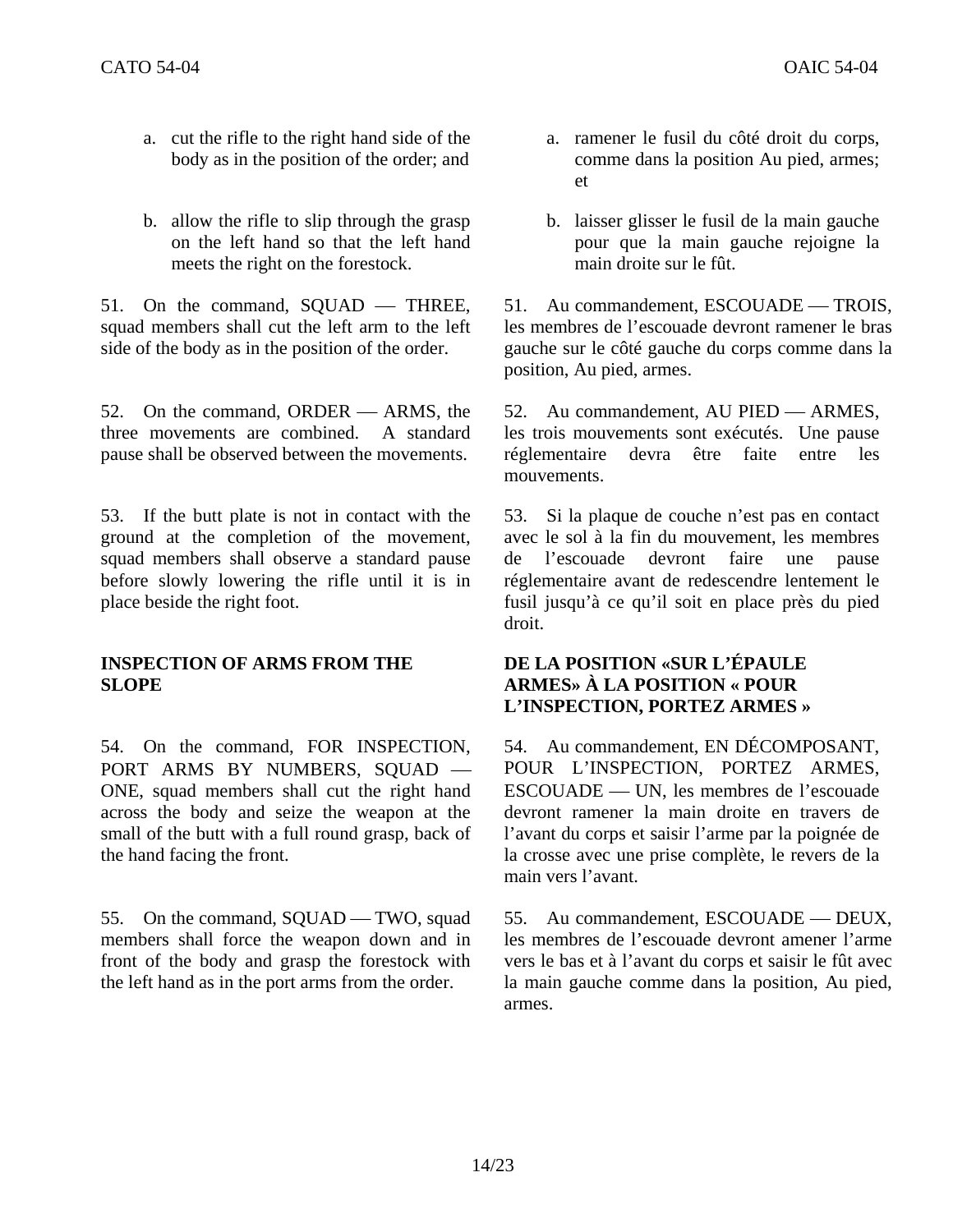56. On the command, SQUAD — THREE, squad members shall bring the right hand to the safety catch and turn it forward with the thumb and index finger so that the catch points to the left.

57. On the command,  $SQUAD$  — FOUR, squad members shall grasp the bolt handle with the thumb and index finger of the right hand, turn it sharply upwards, and draw back the bolt to its full extent.

58. On the command, SQUAD — FIVE, squad members shall raise the back sight with the thumb and forefinger of the right hand

59. On the command,  $SQUAD$  — SIX, squad members shall grasp the small of the butt with the right hand in a full round grasp, thumb towards the body and pointing towards the muzzle on the left side of the rifle.

60. On the command, FOR INSPECTION, PORT — ARMS, the six movements are combined. A standard pause shall be observed between the movements.

61. On the command, EASE — SPRINGS, squad members shall work the bolt rapidly backwards and forwards until all cartridges are removed from the magazine and chamber. On their own time and once all cartridges are released from the rifle, squad members shall close the bolt, press the trigger, turn the safety catch to the rear, lower the back sight, and return the right hand to the small in a full round grasp, thumb towards the body.

62. If ordered to port arms for the purpose of doubling, the command is given as  $PORT$  — ARMS, and only paragraphs 1 and 2 are executed.

56. Au commandement, ESCOUADE — TROIS, les membres de l'escouade devront porter la main droite au cran de sûreté et le tourner vers l'avant avec le pouce et l'index pour que le cran soit pointé vers la gauche.

57. Au commandement, ESCOUADE QUATRE, les membres de l'escouade devront saisir la poignée de la culasse avec le pouce et l'index de la main droite, tourner rapidement vers le haut, et ouvrir complètement la culasse.

58. Au commandement, ESCOUADE — CINQ, les membres de l'escouade devront soulever la hausse avec le pouce et l'index de la main droite.

59. Au commandement, ESCOUADE - SIX, les membres de l'escouade devront saisir la poignée de la crosse avec une prise complète de la main droite, le pouce vers le corps et pointant vers la bouche du canon sur le côté gauche du fusil.

60. Au commandement, POUR L'INSPECTION, PORTEZ - ARMES, les six mouvements sont exécutés. Une pause réglementaire devra être faite entre les mouvements.

61. Au commandement, RELÂCHER LA CULASSE, les membres de l'escouade devront amener rapidement la culasse vers l'arrière et l'avant jusqu'à ce que toutes les cartouches soient enlevées du chargeur et de la chambre. À tour de rôle, et lorsque toutes les cartouches seront enlevées du fusil, les membres de l'escouade devront fermer la culasse, appuyer sur la détente, et remettre la main droite sur la poignée avec une prise complète, le pouce vers le corps.

62. Si le commandement, Portez, armes, a été donné dans le but de marcher au pas de gymnastique, le commandement, AU PORT — ARMES est donné, et seulement les directives des paragraphes 1 et 2 sont exécutées.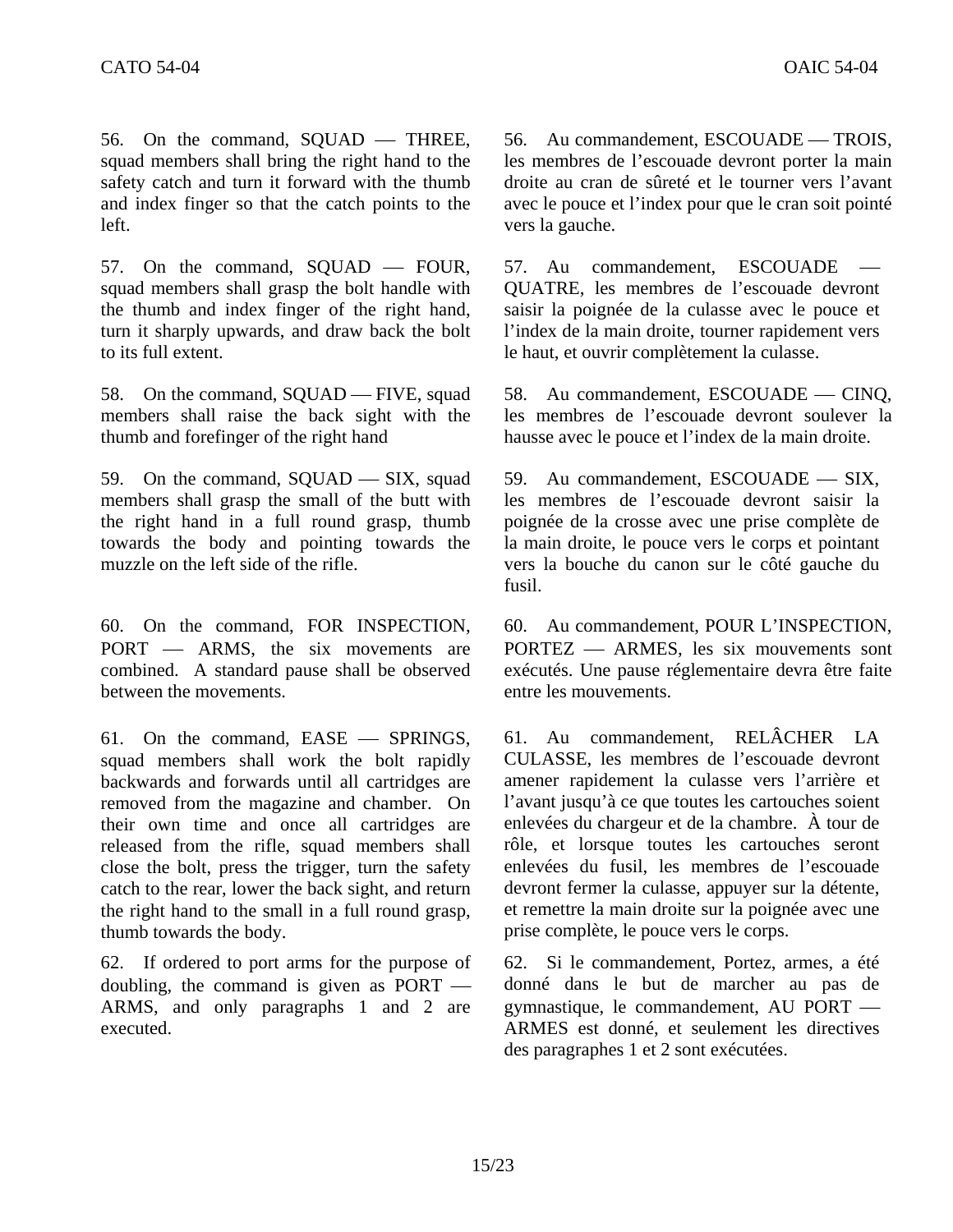63. On the command, SLOPE ARMS BY NUMBERS, SOUAD — ONE, squad members shall:

- a. carry the rifle close to the body, placing it flat on the left shoulder, the underside out and away from the body;
- b. change the grip of the right hand to a full round grasp at the small of the butt;
- c. seize the butt of the rifle with the left hand, the thumb one inch above the toe of the butt, and the fingers together and wrapped around the butt plate; and
- d. keep the left elbow close to the body, forearm parallel to the ground, and left hand in front and towards the centre of the body, in line with the centre of the left thigh.

64. On the command, SQUAD — TWO, squad members shall cut the right arm to the right side of the body, fist clenched, thumb touching the seam of the right pant leg, knuckles touching the pant leg.

65. On the command, SLOPE — ARMS, the two movements are combined. A standard pause shall be observed between the movements.

66. The change arms movement is to be used when members under arms are carrying the rifle for long periods of time.

## **SLOPE ARMS FROM THE INSPECTION DE LA POSITION « POUR L'INSPECTION, PORTEZ ARMES» À LA POSITION « SUR L'ÉPAULE ARMES »**

63. Au commandement, EN DÉCOMPOSANT, SUR L'ÉPAULE ARMES, ESCOUADE — UN, les membres de l'escouade devront:

- a. amener le fusil près du corps, le placer à plat sur l'épaule gauche, le revers vers l'extérieur et éloigné du corps;
- b. changer la prise de la main droite pour une prise complète sur la poignée de la crosse;
- c. saisir la crosse du fusil avec la main gauche, le pouce à un pouce du bout de la crosse, les doigts rassemblés et entourant la plaque de couche; et
- d. garder le coude gauche près du corps, l'avant-bras parallèle au sol et la main gauche en avant et vers le centre du corps, en ligne avec le centre de la cuisse gauche.

64. Au commandement, ESCOUADE — DEUX, les membres de l'escouade devront ramener la main droite vers le côté droit du corps, poings serrés, le pouce touchant à la bordure de la jambe droite du pantalon, les jointures touchant à la jambe du pantalon.

65. Au commandement, SUR L'ÉPAULE  $-$ ARMES, les deux mouvements sont exécutés. Une pause réglementaire devra être faite entre les mouvements.

## **CHANGE ARMS AT THE SLOPE CHANGEZ ARMES DE LA POSITION SUR L'ÉPAULE ARMES**

66. Le mouvement Changez armes doit être fait lorsque les membres de l'escouade transportent le fusil pendant de longues périodes.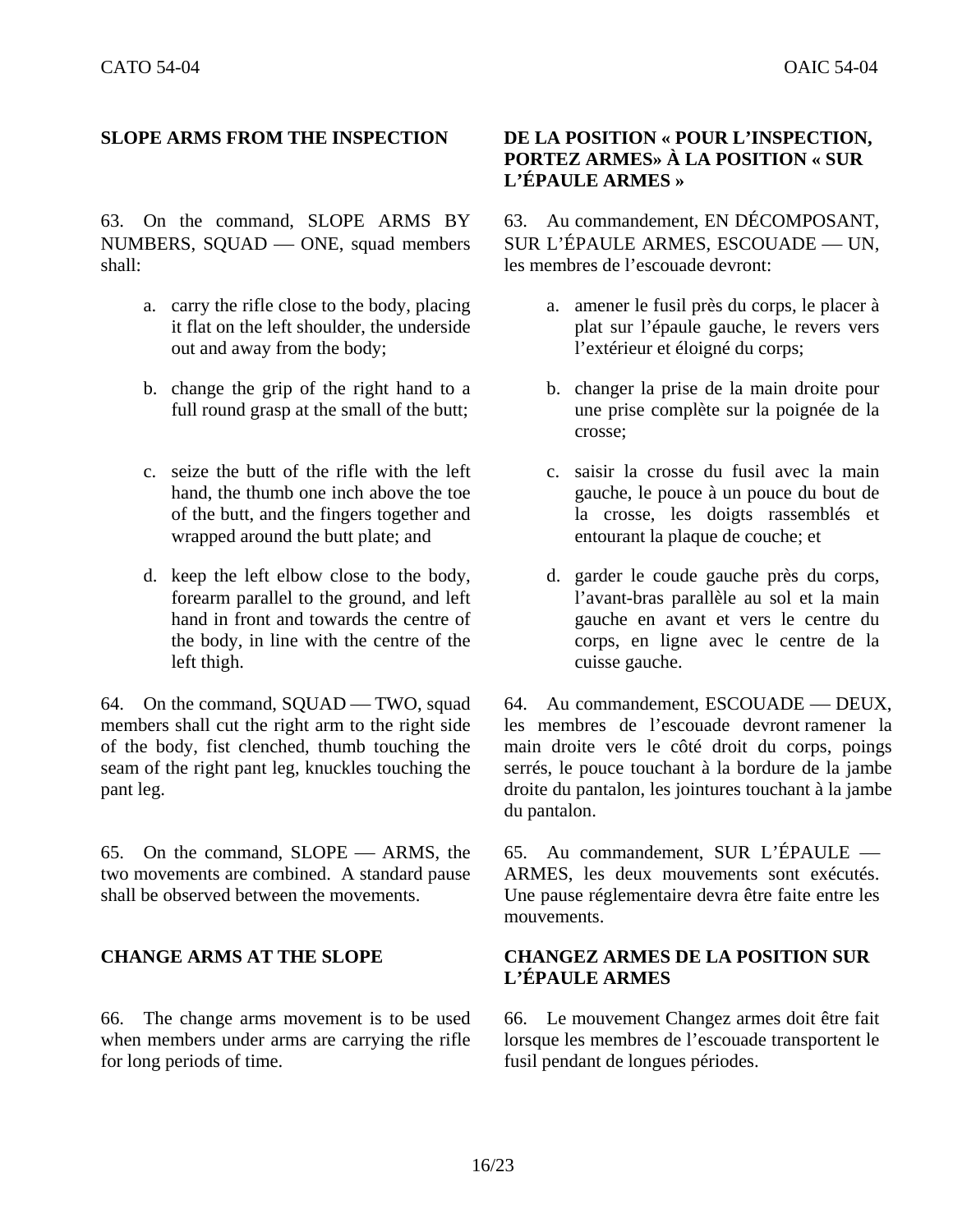67. On the command, CHANGE ARMS BY NUMBERS, SQUAD — ONE, squad members shall:

- a. cut the right arm across the front of the body and seize the rifle at the butt with the right hand, fingers together and wrapped around the butt plate, thumb around the underside of the butt and 3 cm (one inch) above the toe of the butt, back of the hand facing up; and
- b. simultaneously, change the position of the left hand so that it grabs the small of the butt with a full round grasp, back of the hand facing to the left.

68. On the command, SQUAD — TWO, squad members shall:

- a. transfer the rifle across the front of the body to the right shoulder by letting it rotate clockwise with the right hand until the magazine is facing to the right, maintaining the grip on the butt plate, and the back of the right hand facing down;
- b. loosening the grip on the small of the butt with the left hand, allowing the rifle to rotate, while maintaining the full round grasp, back of the left hand facing to the front, left elbow in front of and close to the body; and
- c. ensure that the right arm is parallel to the ground, elbow close to the body, and butt of the rifle is in front of the right side of the body, in line with the centre of the right thigh.

69. On the command,  $SQUAD$  – THREE, squad members shall cut the left arm to the left side of the body as if assuming the position of attention.

67. Au commandement, EN DÉCOMPOSANT, CHANGEZ ARME, ESCOUADE - UN, les membres de l'escouade devront:

- a. ramener le bras droit en travers de l'avant du corps et saisir le fusil par la crosse avec la main droite, les doigts rassemblés et entourant la plaque de couche, le pouce sur l'autre côté de la crosse, et à 3 cm (un pouce) du talon de la crosse, le revers de la main placé vers le haut et;
- b. en même temps, changer la position de la main gauche pour saisir la poignée de la crosse avec une prise complète, le revers de la main vers la gauche.

68. Au commandement, ESCOUADE — DEUX, les membres de l'escouade devront:

- a. transporter le fusil en travers l'avant du corps vers l'épaule gauche, en faisant une rotation de gauche à droite avec la main droit jusqu'à ce que le chargeur soit en face, à droite, tenir la prise sur la plaque de couche, le dos de la main droite placé vers le sol;
- b. relâcher la prise sur la poignée de la crosse avec la main gauche, permettant au fusil de faire une rotation, tout en tenant une prise complète, le dos de la main gauche vers l'avant, le coude gauche à l'avant et près du corps; et
- c. s'assurer que le bras droit est parallèle au sol, le coude près du corps et la crosse du fusil à l'avant et à droite du corps, en ligne avec le centre de la cuisse droite.

69. Au commandement, ESCOUADE — TROIS, les membres de l'escouade devront ramener le bras gauche du côté gauche du corps comme dans la position garde-à-vous.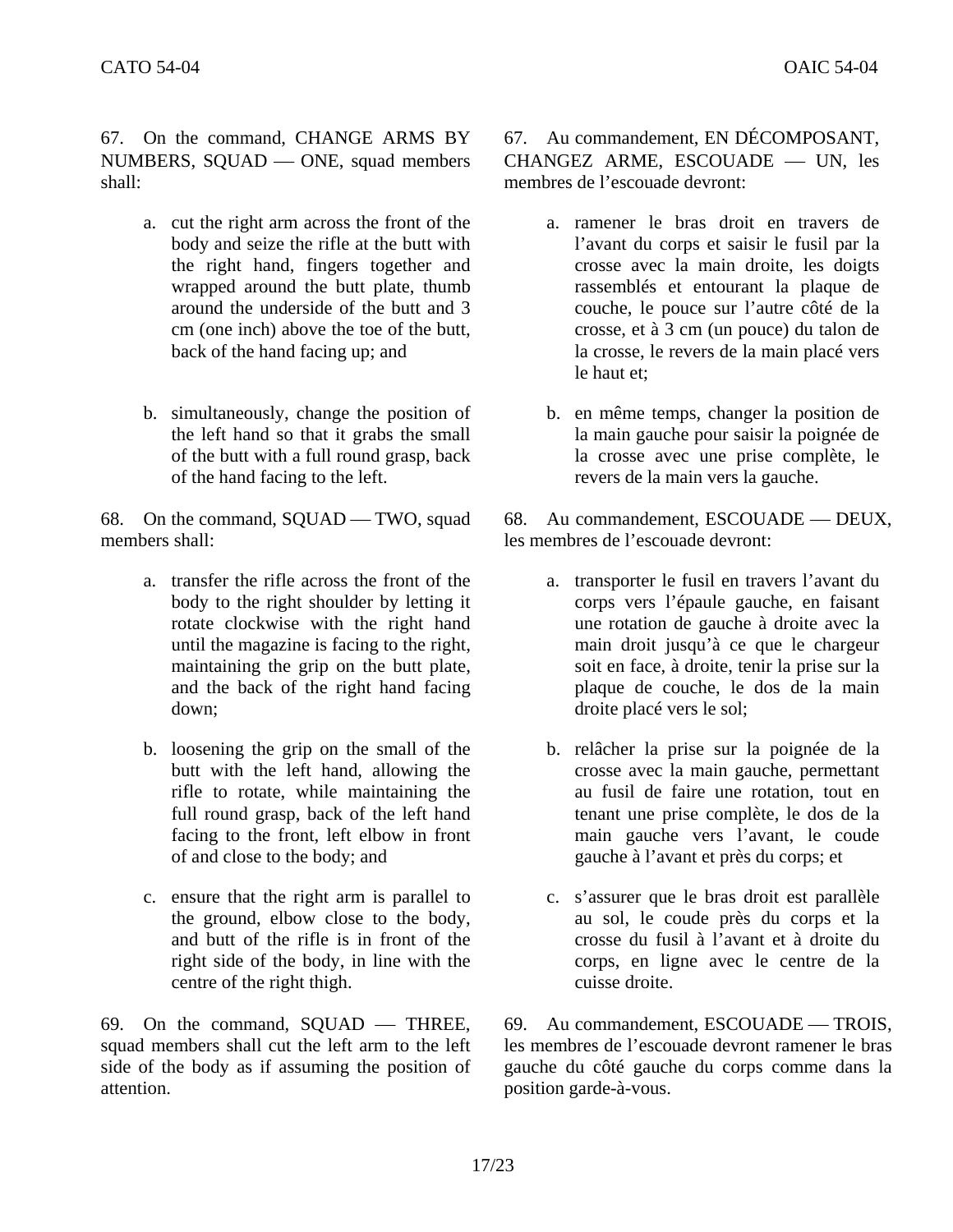70. On the command, CHANGE ARMS, the three movements are combined. A standard pause shall be observed between the movements.

71. When the order is given and the right hand is carrying the rifle, follow the above movements using the opposite directions for left and right, and rotate the rifle counter – clockwise.

72. This movement is to be given from the position of the Order arms.

73. On the command, OPEN OUT SLINGS BY NUMBERS, SQUAD — ONE, squad members shall:

- a. with the right hand, raise the butt off the ground and force the heel of the butt to land approximately 30 cm forward;
- b. lean forward and rest the barrel against the right shoulder; and
- c. grasp the rifle at the lower band with the left hand.

74. On the command, SQUAD — TWO, squad members shall grasp the front keeper with both hands and open the sling to the full extent.

75. On the command,  $SOUAD$  — THREE, squad members shall return to the Order.

76. On the command, OPEN  $OUT -$ SLINGS, the three movements are combined. A standard pause shall be observed between the movements.

70. Au commandement, CHANGEZ ARMES, les trois mouvements sont exécutés. Une pause réglementaire devra être faite entre les mouvements.

71. Lorsque le commandement est donné et que la main droite tient le fusil, suivez les mouvements ci-dessus en utilisant les directions opposées de gauche et droite, et faites une rotation du fusil de droite à gauche.

## **SHORT SLING ARMS DÉGAGER LA BRETELLE**

72. Ce mouvement doit être donné à partir de la position Au pied armes.

73. Au commandement, EN DÉCOMPOSANT, DÉGAGEZ LA BRETELLE, ESCOUADE — UN, les membres de l'escouade devront:

- a. soulever, avec la main droite, la crosse du sol et ramener le bout de la crosse à environ 30 cm vers l'avant;
- b. pencher vers l'avant et déposer le baril contre l'épaule droite; et
- c. avec la main gauche, saisir le fusil par la grenadière.

74. Au commandement, ESCOUADE — DEUX, les membres de l'escouade devront saisir le crochet avant, avec les deux mains, dégager complètement la bretelle.

75. Au commandement, ESCOUADE — TROIS, les membres de l'escouade devront retourner à la position Au pied armes.

76. Au commandement, DÉGAGEZ LA BRETELLE les trois mouvements sont exécutés. Une pause réglementaire devra être faite entre les mouvements.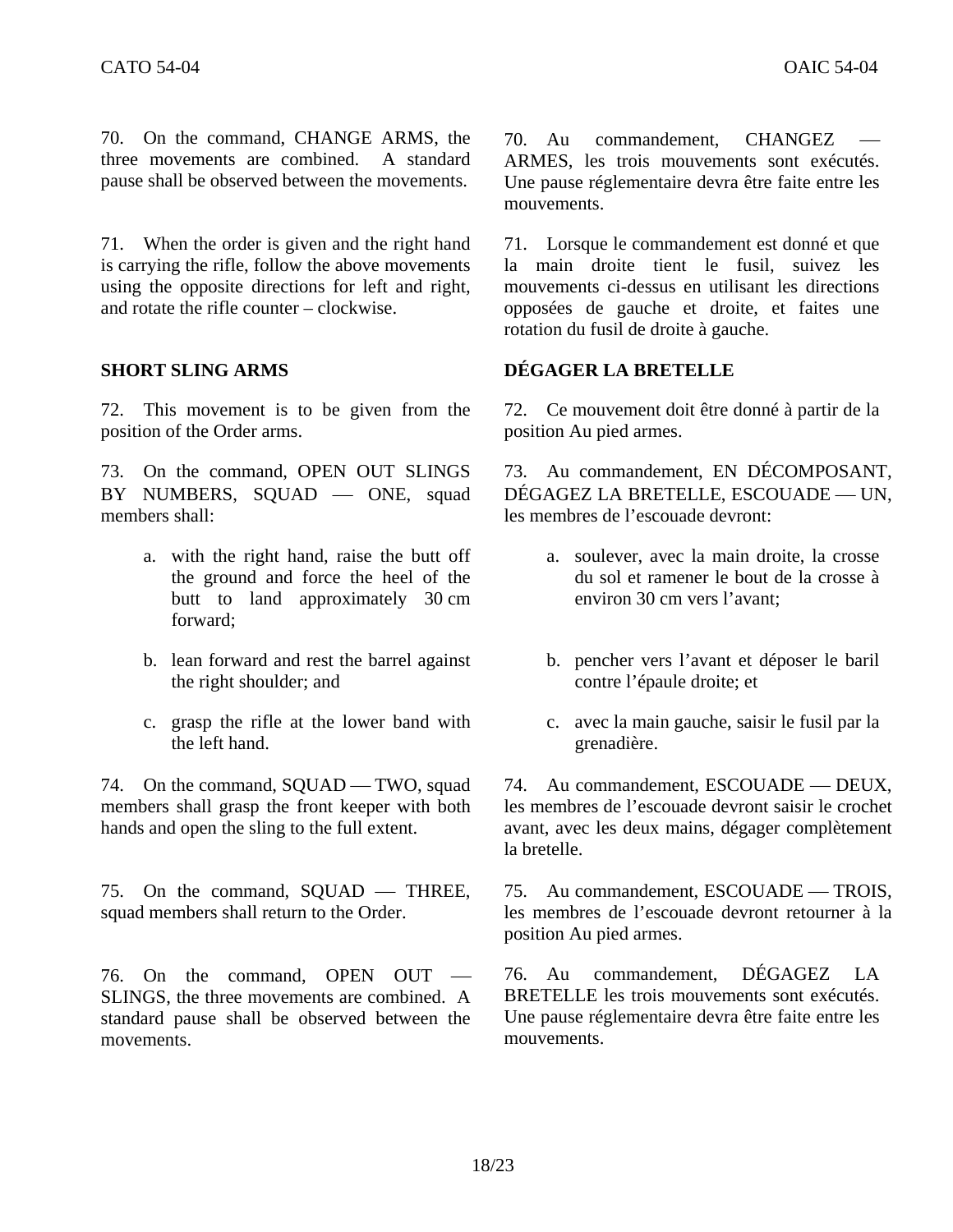77. On the command, SHORT SLING ARMS BY NUMBERS, SQUAD - ONE, squad members shall:

- a. cant the rifle up the right side and grasp the sling with the left hand; and
- b. shift the grasp of the right hand from the rifle to the sling

78. On the command, SQUAD — TWO, squad members shall:

- 
- b. pass the right arm and shoulder between the sling and the rifle; and
- c. the rifle is to be vertical and the sling grasped just below the shoulder.

79. On the command, SHORT SLING  $-$ ARMS, the two movements are combined. A standard pause shall be observed between the movements.

80. When dressing a squad on parade with rifles, the squad may be at the order or slope position.

81. On the command, RIGHT  $(LEFT)$  — DRESS, the movement is executed in the same fashion as without arms except that the left arm is raised at the order position as the head is turned in the required direction. This requires the right marker to raise their left arm, and the left marker to keep the left arm to the side.

77. Au commandement, EN DÉCOMPOSANT, À LA BRETELLE ARMES. ESCOUADE — UN les membres de l'escouade devront:

- a. renverser le fusil sur le côté droit et saisir la bretelle avec la main gauche; et
- b. changer la prise de la main droite du fusil pour la bretelle.

78. Au commandement, ESCOUADE — DEUX, les membres de l'escouade devront:

- a. cut the left arm to the side; a. ramener le bras gauche sur le côté;
	- b. passer le bras droit et l'épaule droite entre la bretelle et le fusil; et
	- c. le fusil doit être en position verticale et la bretelle enroulée juste sous l'épaule.

79. Au commandement,  $\hat{A}$  LA BRETELLE — ARMES les deux mouvements sont exécutés. Une pause réglementaire devra être faite entre les mouvements.

## **DRESSING A SQUAD ALIGNER UNE ESCOUADE**

80. Lorsque l'on aligne une escouade armée, l'escouade pourra être soit en position Au pied, armes ou à la position Sur l'épaule, armes.

81. Au commandement, PAR LA DROITE (GAUCHE) — ALIGNEZ, le mouvement est exécuté de la même façon que sans arme, à l'exception que le bras gauche est levé comme dans la position Au pied, armes, et que la tête est tournée dans la direction demandée. Ce qui implique que le guide de droite doit lever le bras gauche et que le guide de gauche, doit garder le bras gauche sur le côté.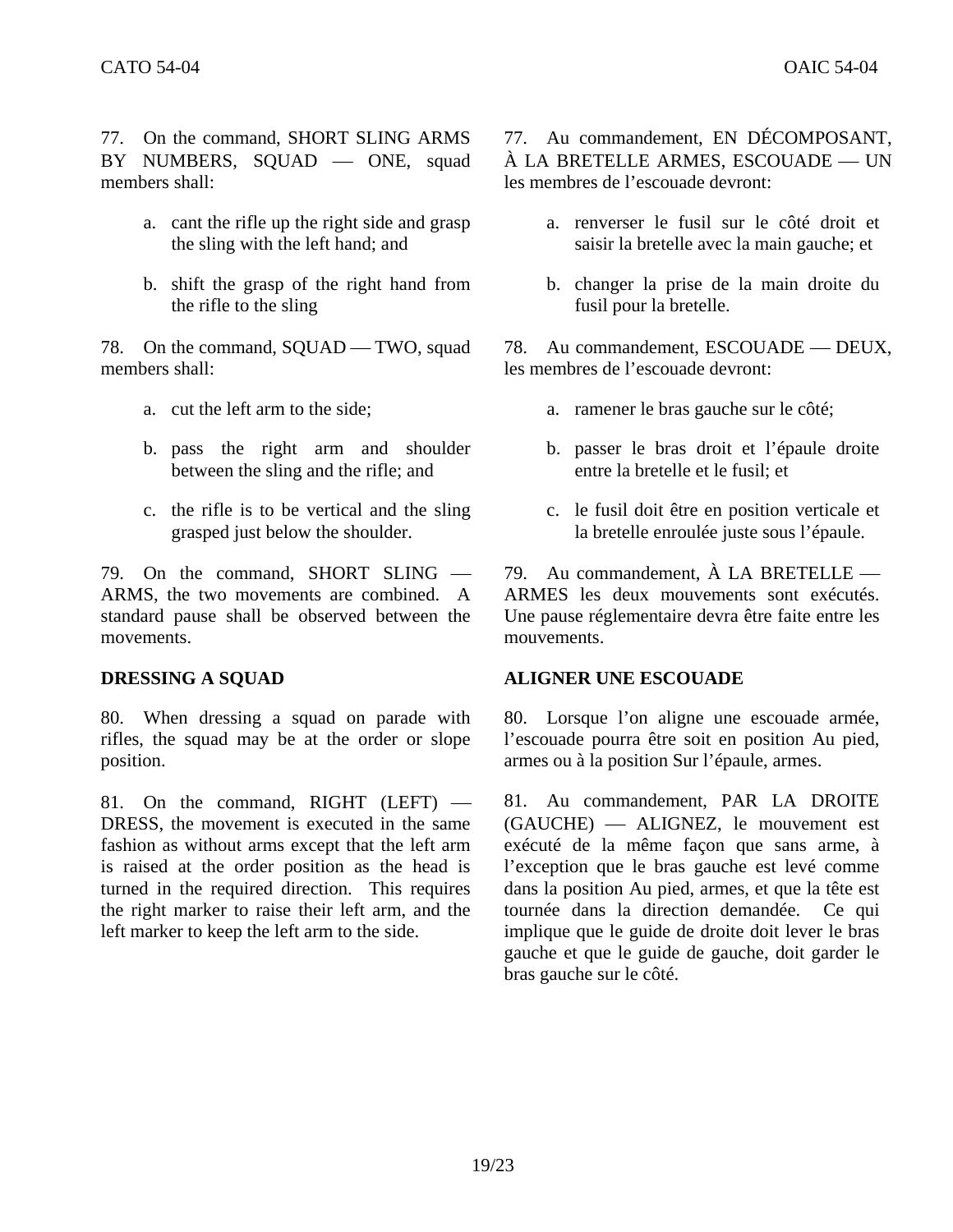82. Dressing a squad while at the slope position is carried out as for the right dress without arms. The right arm shall be raised for a left dress under this condition.

83. A well-trained group is not required to raise their arms.

## **ORDERING A SQUAD ON PARADE WITH WEAPONS**

84. When ordered to fall in, the squad shall assemble in three ranks at the edge of the parade ground and stand at ease. The marker detailed by the instructor shall take up position as the right-hand person of the front rank and stand at ease.

85. On the command, MARKER, the marker shall:

- a. come to attention and observe the standard pause;
- b. slope arms and observe the standard pause;
- c. march to a position 3 paces in front of and facing the instructor and halt; and
- 

86. After the marker has halted, the instructor shall turn right and move to a position three paces front and centre of where the squad will be fallen in.

87. On the command,  $FALL$  — IN, the squad shall:

- a. come to attention and observe the standard pause;
- b. slope arms and observe the standard pause;

82. Aligner une escouade, dans la position Sur l'épaule, armes, se fait de la même façon que l'alignement par la droite sans arme. Dans ce cas, le bras droit doit être levé pour l'alignement à gauche.

83. Un groupe bien entraîné n'est pas tenu de lever les bras.

## **RASSEMBLEMENT D'UNE ESCOUADE AVEC LES ARMES**

84. Lorsque l'on commande à une escouade de rejoindre les rangs, les membres de l'escouade se rassemblent en trois rangs, aux limites du terrain de parade et se tiennent en place repos. Le guide désigné par l'instructeur devra prendre place à droite sur le premier rang et prendre la position En place repos.

85. Au commandement, GUIDE, le guide devra:

- a. se placer au garde-à-vous et faire la pause réglementaire;
- b. porter l'arme sur l'épaule et faire la pause réglementaire;
- c. marcher et se placer à trois pas en face de l'instructeur et s'arrêter; et
- d. remain at the slope. d. garder la position sur l'épaule armes.

86. Après l'arrêt du guide, l'instructeur se tournera vers la droite et se déplacera de trois pas vers l'avant et au centre, là où l'escouade s'alignera.

87. Au commandement, RASSEMBLEMENT — MARCHE, l'escouade devra:

- a. se placer au garde-à-vous et faire la pause réglementaire;
- b. adopter la position Sur l'épaule armes en observant la pause réglementaire;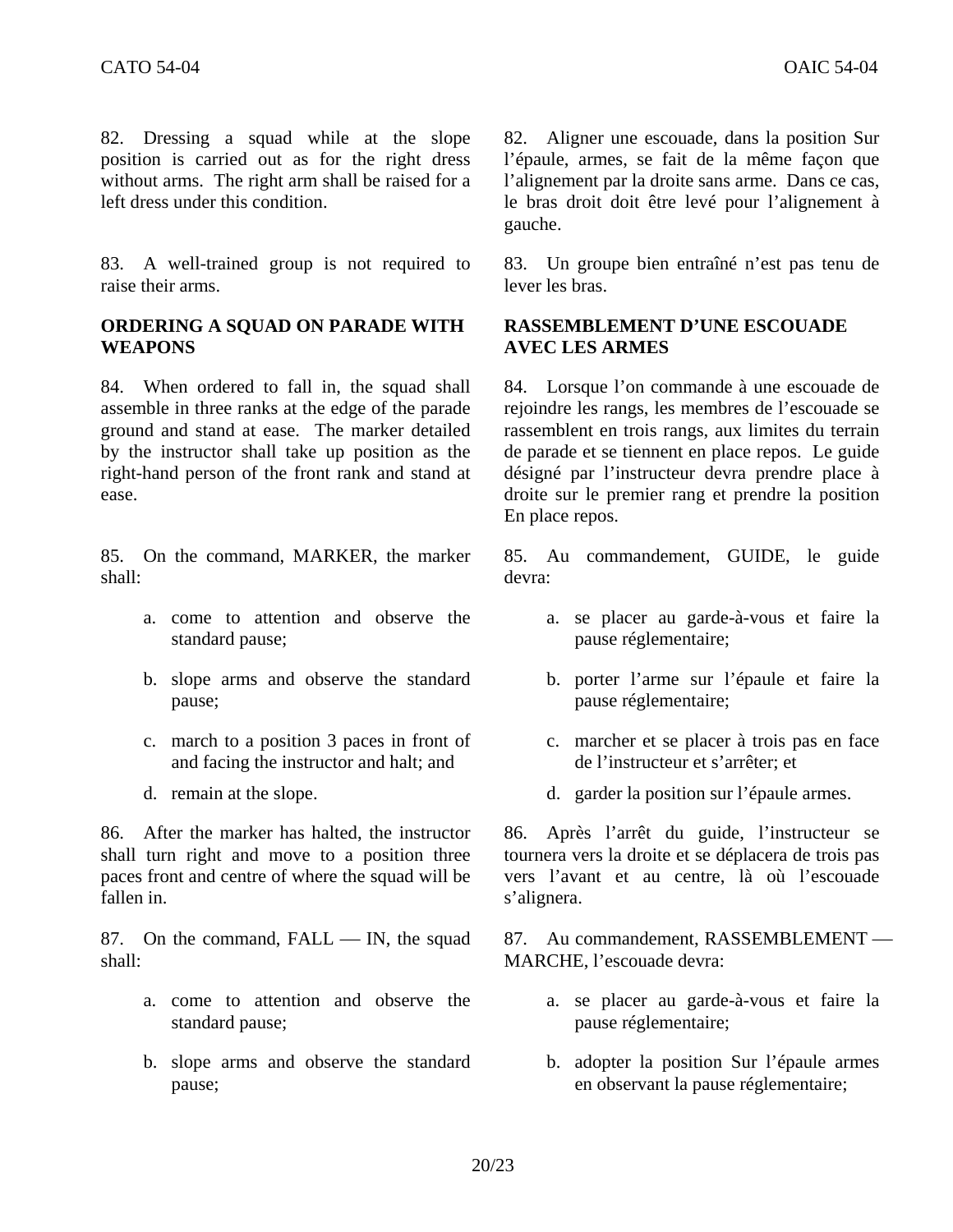- c. march onto the parade ground by advancing in squad formation and halt on the left of and covering off the marker; and
- 

88. The instructor shall then proceed as required (e.g. right dress, eyes front, order arms, stand at ease).

89. This movement may be executed at the short trail position if the instructor so orders.

90. On the command, TO THE FRONT SALUTE BY NUMBERS, SQUAD — ONE, squad members shall bring the right arm across the body and striking the small of the butt smartly with the right hand, forearm horizontal, back of the hand uppermost, fingers and thumb together and straight. All other movements such as turning the head are executed as if saluting without arms.

91. On the command, SQUAD — TWO, squad members shall cut the right hand to the right side of the body as in the position of attention.

92. On the command, TO THE FRONT — SALUTE, the two movements are combined. A standard pause shall be observed between the movements.

93. On the command, TO THE FRONT SALUTE BY NUMBER, SQUAD - ONE, squad members shall bring the left hand across the front of the body and meet the rifle in line with the right elbow, wrist straight, thumb and fingers straight and pointing to the right, left

- c. marcher sur le terrain de parade en formation d'escouade et s'arrêter à la gauche du guide; et
- d. remain at the slope. d. demeurer à la position sur l'épaule armes.

88. L'instructeur procédera alors tel que prévu (c.-à-d. Par la droite Alignez, Fixe, Au pied armes et En place repos).

89. Ce mouvement peut être fait dans la position, arme à la hanche, si l'instructeur le commande.

## **SALUTING AT SLOPE ARMS SALUER DEPUIS LA POSITION « SUR L'ÉPAULE ARMES »**

90. Au commandement EN DÉCOMPOSANT VERS L'AVANT SALUEZ, ESCOUADE — UN, les membres de l'escouade doivent amener le bras droit en travers du corps et en frappant la poignée de la crosse avec la main droite, l'avant-bras à l'horizontal, le dos de la main le plus élevé possible, les doigts et le pouce rassemblés et droits. Tous les autres mouvements, tel que tourner la tête, sont exécutés comme si on saluait sans arme.

91. Au commandement ESCOUADE — DEUX. les membres de l'escouade doivent ramener la main droite sur le côté du corps comme dans la position du garde-à-vous.

92. Au commandement, VERS L'AVANT SALU — EZ les deux mouvements sont exécutés. Une pause réglementaire devra être faite entre les mouvements.

## **SALUTING AT SHOULDER ARMS SALUER DEPUIS LA POSITION « À L'ÉPAULE ARMES »**

93. Au commandement, EN DÉCOMPOSANT, VERS L'AVANT SALUEZ, ESCOUADE — UN. les membres de l'escouade devront amener la main gauche en travers de l'avant du corps, et placer le fusil en ligne avec le coude droit, le poignet bien droit, le pouce et les doigts bien droits et pointant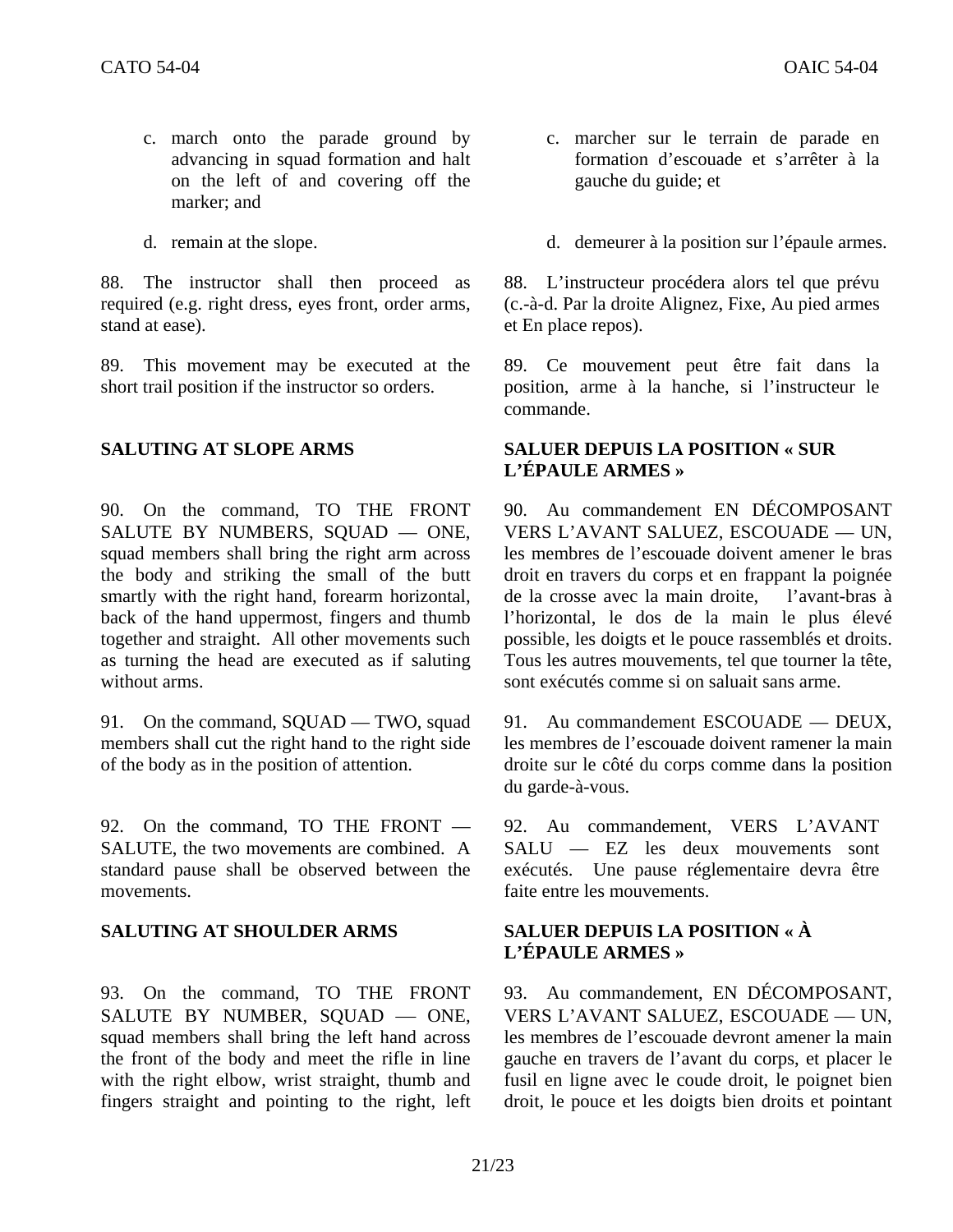94. On the command, SQUAD — TWO, squad members shall cut the left hand to the left side of the body as in the position of attention.

95. On the command, TO THE FRONT — SALUTE, the two movements are combined. A standard pause shall be observed between the movements.

## **FUNERAL DRILL - RESTING ON ARMS REVERSED FROM THE ORDER**

96. On the command REST ON YOUR ARMS REVERSED BY NUMBERS, SOUAD - ONE, squad members shall rotate the rifle with the butt coming towards the body and up until the rifle is vertical to the ground, muzzle pointing down, sling inwards.

97. On the command, SQUAD — TWO, squad members shall place the right hand on the butt plate with the thumb around the toe of the butt and the fingers together.

98. On the command, SQUAD — THREE, squad members shall place the left hand over the right, drop the elbows to the sides and lower the head until the chin touches the chest.

99. On the command, REST ON YOUR ARMS — REVERSED, the three movements are combined. A standard pause shall be observed between the movements.

## **PRESENT ARMS FROM RESTING ON ARMS REVERSED**

100. On the command, PRESENT ARMS BY NUMBERS, SQUAD — ONE, squad members

elbow close to the body. vers la droite, le coude gauche près du corps.

94. Au commandement, ESCOUADE — DEUX, les membres de l'escouade devront ramener la main gauche sur le côté du corps comme dans la position au garde-à-vous.

95. Au commandement, VERS L'AVANT, SALU — EZ les trois mouvements sont exécutés. Une pause réglementaire devra être faite entre les mouvements.

## **EXERCICES POUR LES FUNÉRAILLES - DE LA POSITION « PRÉSENTEZ ARMES » À LA POSITION « SUR VOS ARMES RENVERSÉES, REPOSEZ »**

96. Au commandement EN DÉCOMPOSANT, SUR VOS ARMES RENVERSÉES, REPOSEZ, ESCOUADE — UN, les membres de l'escouade doivent faire une rotation de la crosse, vers le corps et le haut, jusqu'à ce que le fusil soit à la verticale du sol, la bouche du canon vers le bas, la bretelle vers l'intérieur.

97. Au commandement ESCOUADE — DEUX, les membres de l'escouade doivent saisir la plaque de couche de la main droite, le pouce contre le bec de la crosse et les autres doigts joints.

98. Au commandement ESCOUADE — TROIS, les membres de l'escouade doivent poser la main gauche sur la droite, ramener les coudes près du corps et abaisser la tête pour que le menton touche la poitrine.

99. Au commandement SUR VOS ARMES RENVERSÉES REPO — SEZ, les trois mouvements sont combinés et séparés par une pause réglementaire.

## **DE LA POSITION « SUR VOS ARMES RENVERSÉES, REPOSEZ » À LA POSITION « PRÉSENTEZ ARMES »**

100. Au commandement, EN DÉCOMPOSANT, PRÉSENTEZ ARMES, ESCOUADE — UN, les